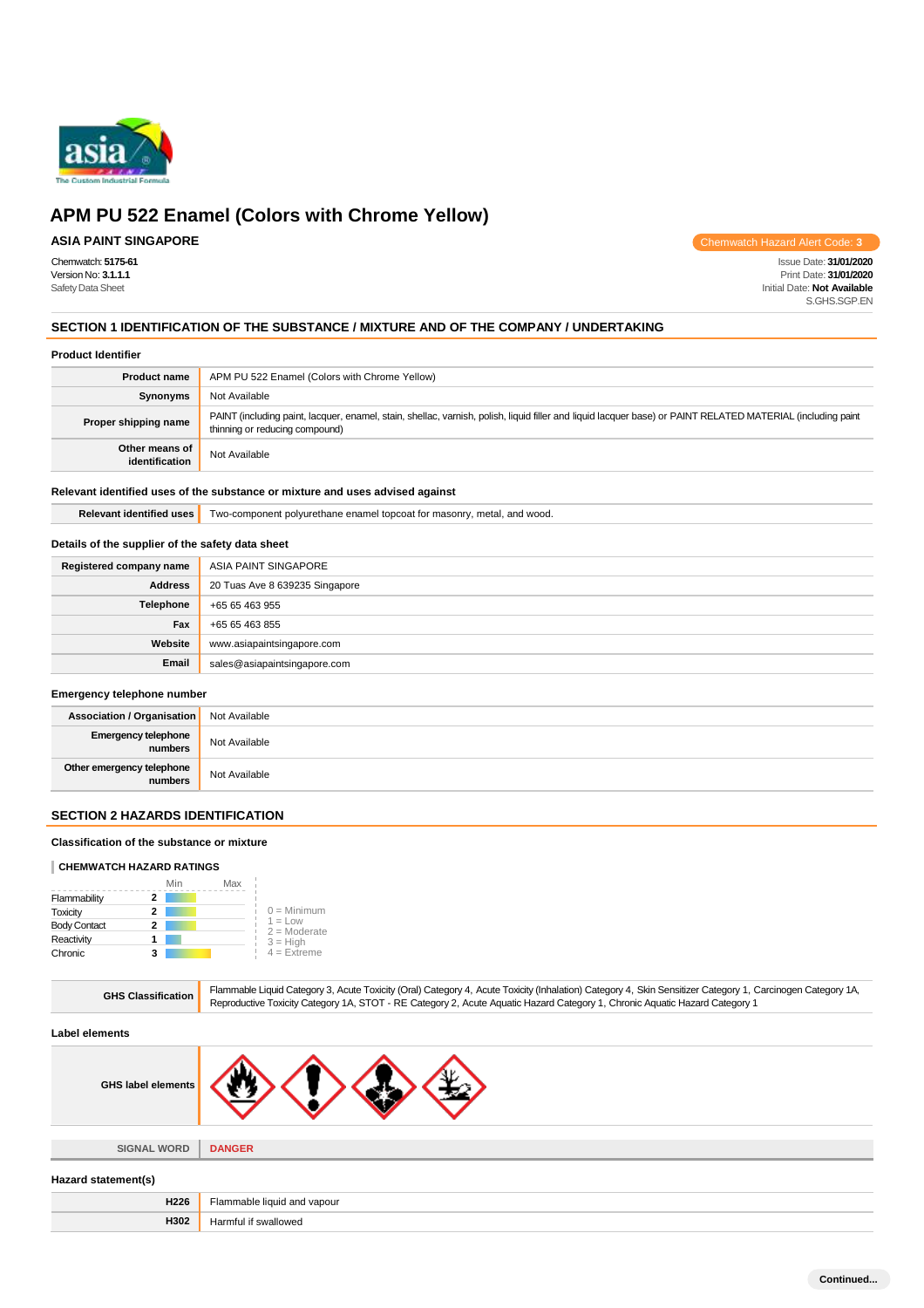| H332 | Harmful if inhaled                                                |
|------|-------------------------------------------------------------------|
| H317 | May cause an allergic skin reaction                               |
| H350 | May cause cancer                                                  |
| H360 | May damage fertility or the unborn child                          |
| H373 | May cause damage to organs through prolonged or repeated exposure |
| H400 | Very toxic to aquatic life                                        |
| H410 | Very toxic to aquatic life with long lasting effects              |

#### **Precautionary statement(s) Prevention**

| P201             | Obtain special instructions before use.                                                        |
|------------------|------------------------------------------------------------------------------------------------|
| P210             | Keep away from heat, hot surfaces, sparks, open flames and other ignition sources. No smoking. |
| P233             | Keep container tightly closed.                                                                 |
| P260             | Do not breathe dust/fume/gas/mist/vapours/spray.                                               |
| P271             | Use only outdoors or in a well-ventilated area.                                                |
| P280             | Wear protective gloves/protective clothing/eye protection/face protection.                     |
| P240             | Ground/bond container and receiving equipment.                                                 |
| P241             | Use explosion-proof electrical/ventilating/lighting/intrinsically safe equipment.              |
| P242             | Use only non-sparking tools.                                                                   |
| P243             | Take precautionary measures against static discharge.                                          |
| P <sub>270</sub> | Do not eat, drink or smoke when using this product.                                            |
| P273             | Avoid release to the environment.                                                              |
| P272             | Contaminated work clothing should not be allowed out of the workplace.                         |

### **Precautionary statement(s) Response**

| P308+P313      | IF exposed or concerned: Get medical advice/attention.                                              |
|----------------|-----------------------------------------------------------------------------------------------------|
| P370+P378      | In case of fire: Use alcohol resistant foam or normal protein foam for extinction.                  |
| P302+P352      | IF ON SKIN: Wash with plenty of water and soap                                                      |
| P333+P313      | If skin irritation or rash occurs: Get medical advice/attention.                                    |
| P362+P364      | Take off contaminated clothing and wash it before reuse.                                            |
| P391           | Collect spillage.                                                                                   |
| P301+P312      | IF SWALLOWED: Call a POISON CENTER/doctor/physician/first aider/if you feel unwell.                 |
| P303+P361+P353 | IF ON SKIN (or hair): Take off immediately all contaminated clothing. Rinse skin with water/shower. |
| P304+P340      | IF INHALED: Remove person to fresh air and keep comfortable for breathing.                          |
| P330           | Rinse mouth.                                                                                        |
|                |                                                                                                     |

#### **Precautionary statement(s) Storage**

| P403+P235 | a well-ventilated place. Keep cool.<br>.`‡∩r∩<br>ın.<br>. |
|-----------|-----------------------------------------------------------|
| P405      | זו ר                                                      |
|           |                                                           |

#### **Precautionary statement(s) Disposal**

**P501** Dispose of contents/container to authorised chemical landfill or if organic to high temperature incineration

### **SECTION 3 COMPOSITION / INFORMATION ON INGREDIENTS**

### **Substances**

See section below for composition of Mixtures

### **Mixtures**

| <b>CAS No</b> | %[weight] | <b>Name</b>                               |
|---------------|-----------|-------------------------------------------|
| 1344-37-2     | $10 - 30$ | lead sulfochromate                        |
| 64742-94-5    | < 10      | solvent naphtha petroleum, heavy aromatic |
| 111-15-9      | < 10      | 2-ethoxyethyl acetate                     |
| 123-86-4      | $<$ 10    | n-butyl acetate                           |
| 1330-20-7     | $\leq$    | xylene                                    |

### **SECTION 4 FIRST AID MEASURES**

| Description of first aid measures |                                                 |  |
|-----------------------------------|-------------------------------------------------|--|
|                                   | If this product comes in contact with the eyes: |  |
| <b>Eve Contact</b>                | • Wash out immediately with fresh runningwater. |  |

Ensure complete irrigation of the eye by keeping eyelids apart and away from eye and moving the eyelids by occasionally lifting the upper and lower lids.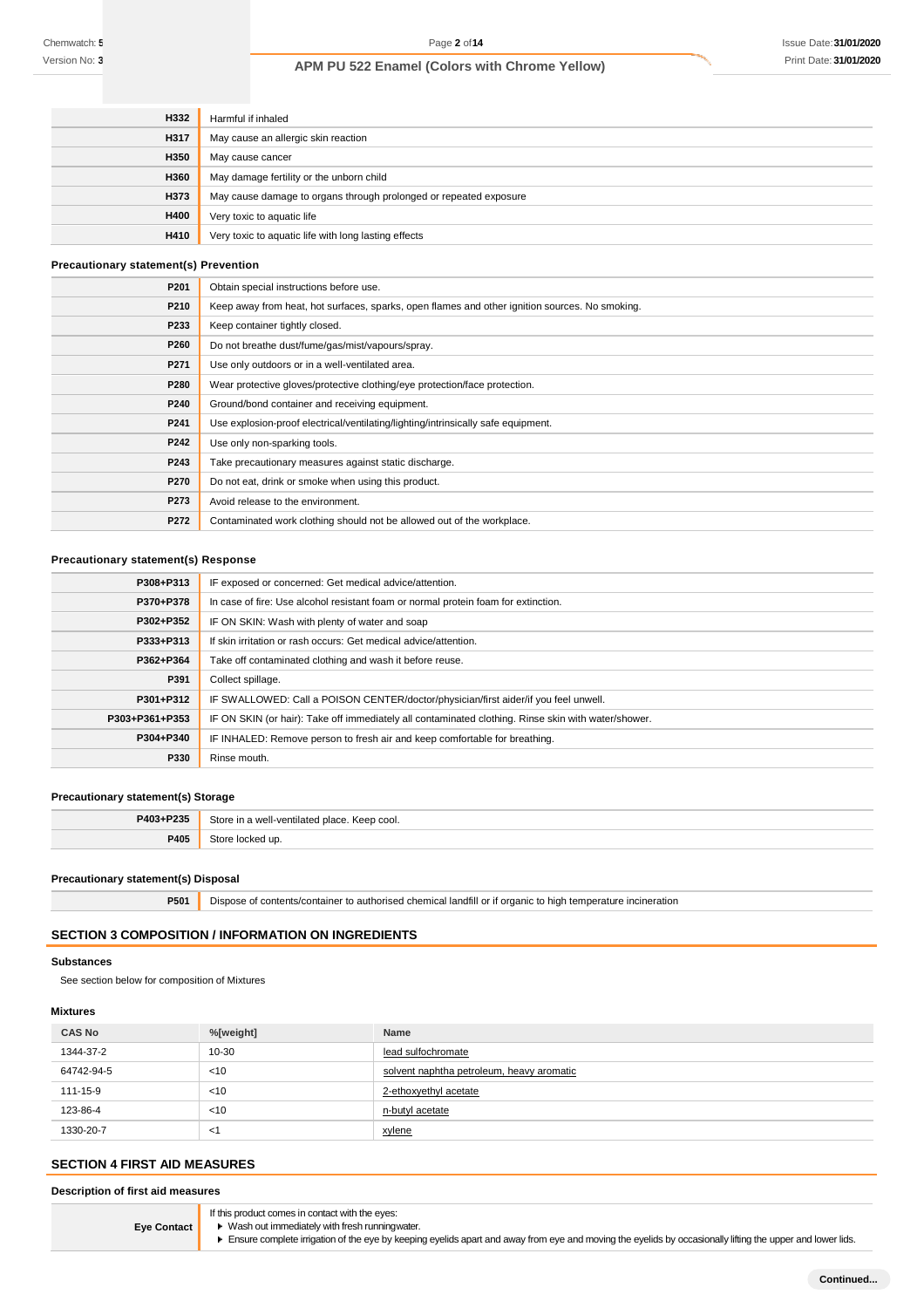# Print Date: **31/01/2020 APM PU 522 Enamel (Colors with Chrome Yellow)**

|                     | Seek medical attention without delay; if pain persists or recurs seek medical attention.<br>Removal of contact lenses after an eye injury should only be undertaken by skilled personnel.                                                                                                                                                                                                                                                                                                  |
|---------------------|--------------------------------------------------------------------------------------------------------------------------------------------------------------------------------------------------------------------------------------------------------------------------------------------------------------------------------------------------------------------------------------------------------------------------------------------------------------------------------------------|
| <b>Skin Contact</b> | If skin contact occurs:<br>Immediately remove all contaminated clothing, including footwear.<br>Flush skin and hair with running water (and soap if available).<br>Seek medical attention in event of irritation.                                                                                                                                                                                                                                                                          |
| Inhalation          | If fumes or combustion products are inhaled remove from contaminated area.<br>Lay patient down. Keep warm and rested.<br>Prostheses such as false teeth, which may block airway, should be removed, where possible, prior to initiating first aid procedures.<br>Apply artificial respiration if not breathing, preferably with a demand valve resuscitator, bag-valve mask device, or pocket mask as trained. Perform CPR if<br>necessary.<br>Transport to hospital, or doctor.           |
| Ingestion           | If swallowed do <b>NOT</b> induce vomiting.<br>If vomiting occurs, lean patient forward or place on left side (head-down position, if possible) to maintain open airway and prevent aspiration.<br>Observe the patient carefully.<br>Never give liquid to a person showing signs of being sleepy or with reduced awareness; i.e. becoming unconscious.<br>Give water to rinse out mouth, then provide liquid slowly and as much as casualty can comfortably drink.<br>Seek medical advice. |

#### **Indication of any immediate medical attention and special treatment needed**

Any material aspirated during vomiting may produce lung injury. Therefore emesis should not be induced mechanically or pharmacologically. Mechanical means should be used if it is considered necessary to evacuate the stomach contents; these include gastric lavage after endotracheal intubation. If spontaneous vomiting has occurred after ingestion, the patient should be monitored for difficult breathing, as adverse effects of aspiration into the lungs may be delayed up to 48 hours.

- For acute or short term repeated exposures to ethylene glycol:
- Early treatment of ingestion is important. Ensure emesis is satisfactory.
- Test and correct for metabolic acidosis and hypocalcaemia.
- Apply sustained diuresis when possible with hypertonic mannitol.
- Evaluate renal status and begin haemodialysis if indicated. [I.L.O]
- Rapid absorption is an indication that emesis or lavage is effective only in the first few hours. Cathartics and charcoal are generally not effective.
- Correct acidosis, fluid/electrolyte balance and respiratory depression in the usual manner. Systemic acidosis (below 7.2) can be treated with intravenous sodium bicarbonate solution.
- Ethanol therapy prolongs the half-life of ethylene glycol and reduces the formation of toxic metabolites.
- ▶ Pyridoxine and thiamine are cofactors for ethylene glycol metabolism and should be given (50 to 100 mg respectively) intramuscularly, four times per day for 2 days.

▶ Magnesium is also a cofactor and should be replenished. The status of 4-methylpyrazole, in the treatment regime, is still uncertain. For clearance of the material and its metabolites, haemodialysis is much superior to peritoneal dialysis.

#### [Ellenhorn and Barceloux: Medical Toxicology]

It has been suggested that there is a need for establishing a new biological exposure limit before a workshift that is clearly below 100 mmol ethoxy-acetic acids per mole creatinine in morning urine of people occupationally exposed to ethylene glycol ethers. This arises from the finding that an increase in urinary stones may be associated with such exposures. *Laitinen J., et al: Occupational & Environmental Medicine 1996; 53, 595-600*

For acute or short term repeated exposures to dichromates and chromates:

- Absorption occurs from the alimentary tract and lungs.
- The kidney excretes about 60%of absorbed chromate within 8 hours of ingestion. Urinary excretion may take up to 14 days.
- Establish airway, breathing and circulation. Assistventilation.
- Induce emesis with Ipecac Syrup if patient is not convulsing, in coma or obtunded and if the gag reflex is present.
- Otherwise use gastric lavage with endotracheal intubation.
- Fluid balance is critical. Peritoneal dialysis, haemodialysis or exchange transfusion may be effective although available data is limited.
- British Anti-Lewisite, ascorbic acid, folic acid and EDTA are probably not effective.
- There are no antidotes.
- Primary irritation, including chrome ulceration, may be treated with ointments comprising calcium-sodium-EDTA. This, together with the use of frequently renewed dressings, will ensure rapid healing of any ulcer which may develop.

The mechanism of action involves the reduction of Cr (VI) to Cr(III) and subsequent chelation; the irritant effect of Cr(III)/ protein complexes is thus avoided. [ILO Encyclopedia]

#### [Ellenhorn and Barceloux: Medical Toxicology]

For acute or short term repeated exposures to xylene:

- Gastro-intestinal absorption is significant with ingestions. For ingestions exceeding 1-2 ml (xylene)/kg, intubation and lavage with cuffed endotracheal tube is recommended. The use of charcoal and cathartics is equivocal.
- Pulmonary absorption is rapid with about 60-65% retained at rest.
- Primary threat to life from ingestion and/or inhalation, is respiratory failure.
- ▶ Patients should be quickly evaluated for signs of respiratory distress (e.g. cyanosis, tachypnoea, intercostal retraction, obtundation) and given oxygen. Patients with inadequate tidal volumes or poor arterial blood gases (pO2 < 50 mm Hg or pCO2 > 50 mm Hg) should be intubated.
- Arrhythmias complicate some hydrocarbon ingestion and/or inhalation and electrocardiographic evidence of myocardial injury has been reported; intravenous lines and cardiac monitors should be established in obviously symptomatic patients. The lungs excrete inhaled solvents, so that hyperventilation improves clearance.
- A chest x-ray should be taken immediately after stabilisation of breathing and circulation to document aspiration and detect the presence of pneumothorax. Epinephrine (adrenalin) is not recommended for treatment of bronchospasm because of potential myocardial sensitisation to catecholamines. Inhaled cardioselective bronchodilators (e.g. Alupent, Salbutamol) are the preferred agents, with aminophylline a second choice.

#### BIOLOGICAL EXPOSURE INDEX - BEI

These represent the determinants observed in specimens collected from a healthy worker exposed at the Exposure Standard (ES or TLV):

| Determinant                                                                                | Index                | Sampling Time       | Comments |
|--------------------------------------------------------------------------------------------|----------------------|---------------------|----------|
| Methylhippu-ric acids in urine                                                             | 1.5 gm/gm creatinine | End of shift        |          |
|                                                                                            | 2 mg/min             | Last 4 hrs of shift |          |
| Gastric acids solubilise lead and its salts and lead absorption occurs in the small bowel. |                      |                     |          |

Particles of less than 1 um diameter are substantially absorbed by the alveoli following inhalation.

Lead is distributed to the red blood cells and has a half-life of 35 days. It is subsequently redistributed to soft tissue & bone-stores or eliminated. The kidney accounts for 75% of daily lead loss; integumentary and alimentary losses account for the remainder.

- Neurasthenic symptoms are the most common symptoms of intoxication. Lead toxicity produces a classic motor neuropathy. Acute encephalopathy appears infrequently in adults. Diazepam is the best drug for seizures.
- > Whole-blood lead is the best measure of recent exposure; free erythrocyte protoporphyrin (FEP) provides the best screening for chronic exposure. Obvious clinical symptoms occur in adults when whole-blood lead exceeds 80 ug/dL.
- British Anti-Lewisite is an effective antidote and enhances faecal and urinary excretion of lead. The onset of action of BAL is about 30 minutes and most of the chelated metal complex is excreted in 4-6 hours, primarily in the bile. Adverse reaction appears in up to 50% of patients given BAL in doses exceeding 5 mg/kg. CaNa2EDTA has also been used alone or in concert with BAL as an antidote. D-penicillamine is the usual oral agent for mobilisation of bone lead; its use in the treatment of lead poisoning remains investigational. 2,3-dimercapto-1-propanesulfonic acid (DMPS) and dimercaptosuccinic acid (DMSA) are water soluble analogues of BAL and their effectiveness is undergoing review. As a rule, stop BAL if lead decreases below 50 ug/dL; stop CaNa2EDTA if blood lead decreases below 40 ug/dL or urinary lead drops below 2 mg/24hrs.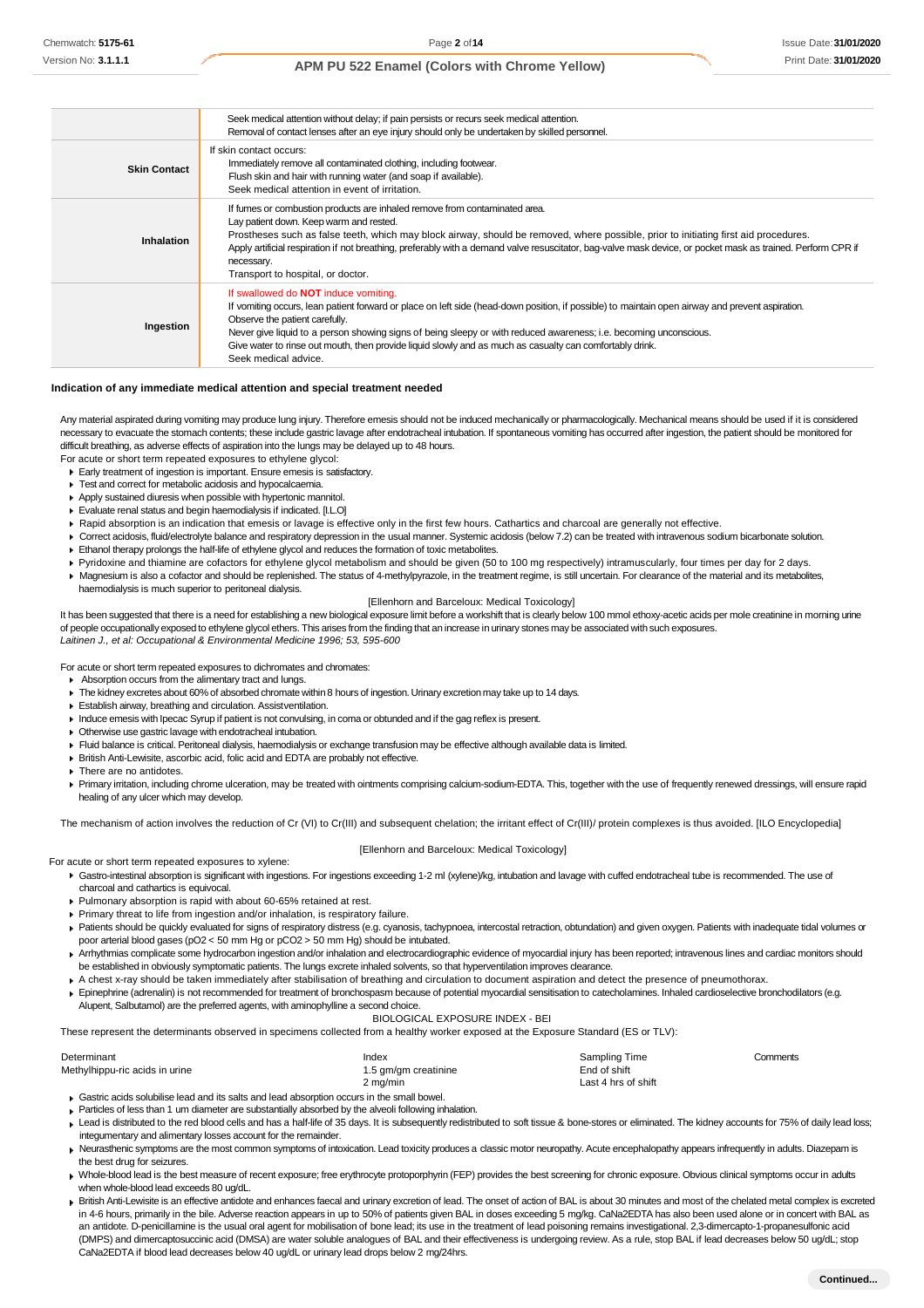[Ellenhorn & Barceloux: Medical Toxicology]

#### BIOLOGICAL EXPOSURE INDEX - BEI

These represent the determinants observed in specimens collected from a healthy worker who has been exposed at the Exposure Standard (ES or TLV):

| Determinant                     | Index                                             | Sampling Time          | Comments |
|---------------------------------|---------------------------------------------------|------------------------|----------|
| 1. Lead in blood                | 30 ug/100 ml                                      | <b>Not Critical</b>    |          |
| 2. Lead in urine                | 150 ug/gm creatinine                              | Not Critical           |          |
| 3. Zinc protoporphyrin in blood | 250 ug/100 ml erythrocytes OR 100 ug/100 ml blood | After 1 month exposure |          |

B: Background levels occur in specimens collected from subjects **NOT** exposed.

### **SECTION 5 FIREFIGHTING MEASURES**

### **Extinguishing media**

|  |  | ▶ Foam.<br>Dry chemical powder.<br>▶ BCF (where regulations permit).<br>Carbon dioxide.<br>▶ Water spray or fog - Large fires only. |
|--|--|-------------------------------------------------------------------------------------------------------------------------------------|
|--|--|-------------------------------------------------------------------------------------------------------------------------------------|

#### **Special hazards arising from the substrate or mixture**

|  | Fire Incompatibility   Avoid contamination with oxidising agents i.e. nitrates, oxidising acids, chlorine bleaches, pool chlorine etc. as ignition may result |
|--|---------------------------------------------------------------------------------------------------------------------------------------------------------------|
|--|---------------------------------------------------------------------------------------------------------------------------------------------------------------|

#### **Advice for firefighters**

| <b>Fire Fighting</b>         | Alert Fire Brigade and tell them location and nature of hazard.<br>May be violently or explosively reactive.<br>Wear breathing apparatus plus protective gloves.<br>Prevent, by any means available, spillage from entering drains or water course.<br>If safe, switch off electrical equipment until vapour fire hazard removed.<br>Use water delivered as a fine spray to control fire and cool adjacent area.<br>Avoid spraying water onto liquid pools.<br><b>DO NOT</b> approach containers suspected to be hot.<br>Cool fire exposed containers with water spray from a protected location.                                                 |
|------------------------------|---------------------------------------------------------------------------------------------------------------------------------------------------------------------------------------------------------------------------------------------------------------------------------------------------------------------------------------------------------------------------------------------------------------------------------------------------------------------------------------------------------------------------------------------------------------------------------------------------------------------------------------------------|
| <b>Fire/Explosion Hazard</b> | If safe to do so, remove containers from path of fire.<br>Liquid and vapour are flammable.<br>Moderate fire hazard when exposed to heat or flame.<br>Vapour forms an explosive mixture with air.<br>Moderate explosion hazard when exposed to heat or flame.<br>Vapour may travel a considerable distance to source of ignition.<br>Heating may cause expansion or decomposition leading to violent rupture of containers.<br>On combustion, may emit toxic fumes of carbon monoxide (CO).<br>Combustion products include,: carbon dioxide (CO2), sulfur oxides (SOx), metal oxides, other pyrolysis products typical of burning organic material |

### **SECTION 6 ACCIDENTAL RELEASE MEASURES**

#### **Personal precautions, protective equipment and emergency procedures**

| <b>Minor Spills</b> | Remove all ignition sources.<br>Clean up all spills immediately.<br>Avoid breathing vapours and contact with skin and eyes.<br>Control personal contact with the substance, by using protective equipment.<br>Contain and absorb small quantities with vermiculite or other absorbent material.<br>Wipe up.<br>Collect residues in a flammable waste container.                                                                                                                                                                                                                                                                                                                                                                                                                                                                                                                                                                                                        |
|---------------------|------------------------------------------------------------------------------------------------------------------------------------------------------------------------------------------------------------------------------------------------------------------------------------------------------------------------------------------------------------------------------------------------------------------------------------------------------------------------------------------------------------------------------------------------------------------------------------------------------------------------------------------------------------------------------------------------------------------------------------------------------------------------------------------------------------------------------------------------------------------------------------------------------------------------------------------------------------------------|
| <b>Major Spills</b> | Clear area of personnel and move upwind.<br>Alert Fire Brigade and tell them location and nature of hazard.<br>May be violently or explosively reactive.<br>Wear breathing apparatus plus protective gloves.<br>Prevent, by any means available, spillage from entering drains or water course.<br>Consider evacuation (or protect in place).<br>No smoking, naked lights or ignition sources.<br>Increase ventilation.<br>Stop leak if safe to do so.<br>Water spray or fog may be used to disperse /absorb vapour.<br>Contain spill with sand, earth or vermiculite.<br>Use only spark-free shovels and explosion proof equipment.<br>Collect recoverable product into labelled containers for recycling.<br>Absorb remaining product with sand, earth or vermiculite.<br>Collect solid residues and seal in labelled drums for disposal.<br>Wash area and prevent runoff into drains.<br>If contamination of drains or waterways occurs, advise emergency services. |
|                     |                                                                                                                                                                                                                                                                                                                                                                                                                                                                                                                                                                                                                                                                                                                                                                                                                                                                                                                                                                        |
|                     | Personal Protective Equipment advice is contained in Section 8 of the SDS.                                                                                                                                                                                                                                                                                                                                                                                                                                                                                                                                                                                                                                                                                                                                                                                                                                                                                             |

### **SECTION 7 HANDLING AND STORAGE**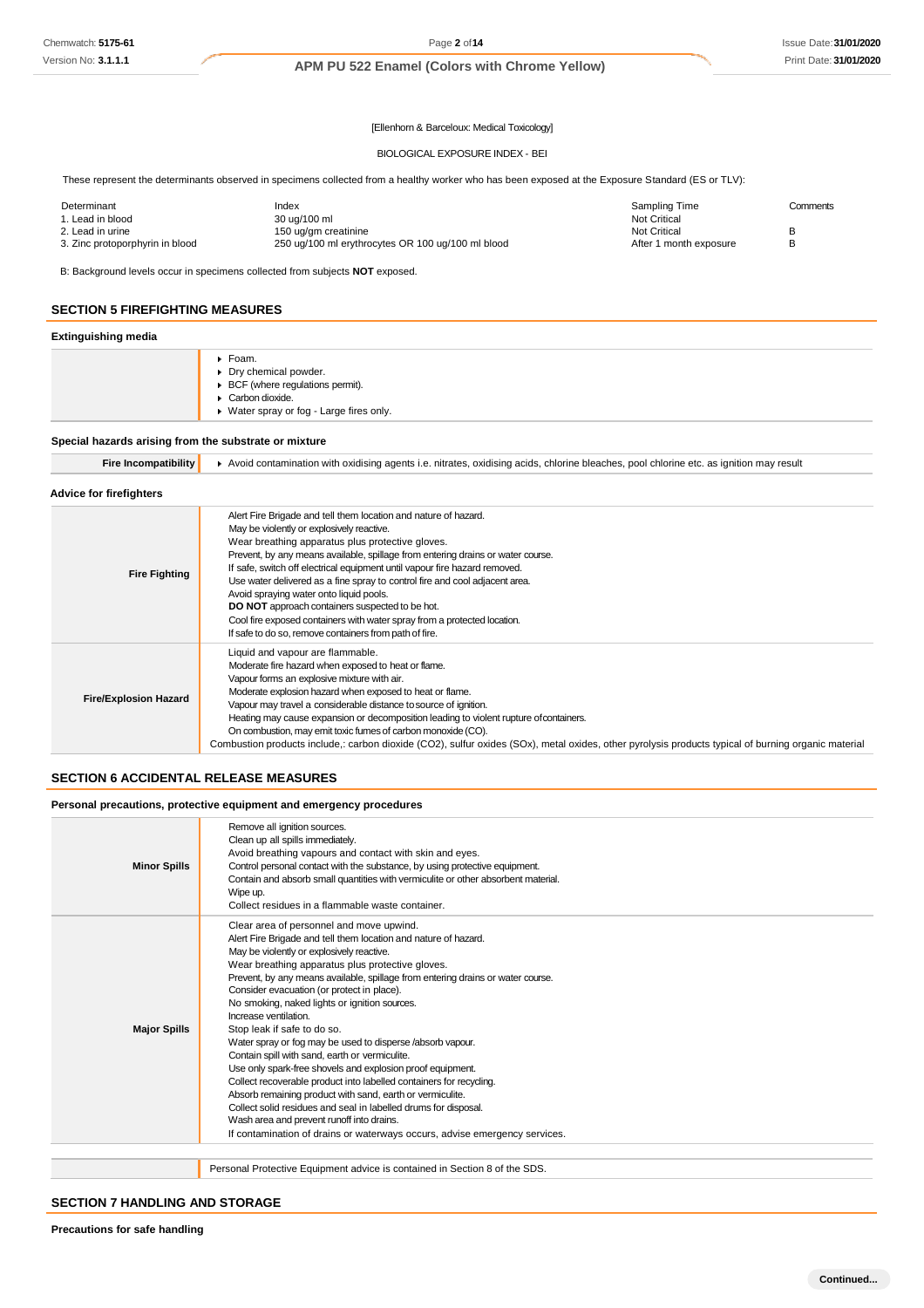| Safe handling            | Containers, even those that have been emptied, may contain explosive vapours.<br>Do NOT cut, drill, grind, weld or perform similar operations on or near containers.<br>DO NOT allow clothing wet with material to stay in contact with skin<br>Avoid all personal contact, including inhalation.<br>Wear protective clothing when risk of overexposure occurs.<br>Use in a well-ventilated area.<br>Prevent concentration in hollows and sumps.<br>DO NOT enter confined spaces until atmosphere has been checked.<br>Avoid smoking, naked lights or ignition sources.<br>Avoid generation of static electricity.<br><b>DO NOT</b> use plastic buckets.<br>Earth all lines and equipment.<br>Use spark-free tools when handling.<br>Avoid contact with incompatible materials.<br>When handling, DO NOT eat, drink or smoke.<br>Keep containers securely sealed when not in use.<br>Avoid physical damage to containers.<br>Always wash hands with soap and water after handling.<br>Work clothes should be laundered separately.<br>Use good occupational work practice.<br>Observe manufacturer's storage and handling recommendations contained within this MSDS.<br>Atmosphere should be regularly checked against established exposure standards to ensure safe working conditions.                                                                                                                                                                                                                                                                                                                                                                                                                                                                              |
|--------------------------|------------------------------------------------------------------------------------------------------------------------------------------------------------------------------------------------------------------------------------------------------------------------------------------------------------------------------------------------------------------------------------------------------------------------------------------------------------------------------------------------------------------------------------------------------------------------------------------------------------------------------------------------------------------------------------------------------------------------------------------------------------------------------------------------------------------------------------------------------------------------------------------------------------------------------------------------------------------------------------------------------------------------------------------------------------------------------------------------------------------------------------------------------------------------------------------------------------------------------------------------------------------------------------------------------------------------------------------------------------------------------------------------------------------------------------------------------------------------------------------------------------------------------------------------------------------------------------------------------------------------------------------------------------------------------------------------------------------------------------------------------------------------|
| <b>Other information</b> | Store in original containers in approved flammable liquid storage area.<br>Store away from incompatible materials in a cool, dry, well-ventilated area.<br>DO NOT store in pits, depressions, basements or areas where vapours may be trapped.<br>No smoking, naked lights, heat or ignition sources.<br>Storage areas should be clearly identified, well illuminated, clear of obstruction and accessible only to trained and authorised personnel - adequate security<br>must be provided so that unauthorised personnel do not have access.<br>Store according to applicable regulations for flammable materials for storage tanks, containers, piping, buildings, rooms, cabinets, allowable quantities and<br>minimum storage distances.<br>Use non-sparking ventilation systems, approved explosion proof equipment and intrinsically safe electrical systems.<br>Have appropriate extinguishing capability in storage area (e.g. portable fire extinguishers - dry chemical, foam or carbon dioxide) and flammable gas<br>detectors.<br>Keep adsorbents for leaks and spills readily available.<br>Protect containers against physical damage and check regularly for leaks.<br>Observe manufacturer's storage and handling recommendations contained within this MSDS.<br>In addition, for tank storages (where appropriate):<br>Store in grounded, properly designed and approved vessels and away from incompatible materials.<br>For bulk storages, consider use of floating roof or nitrogen blanketed vessels; where venting to atmosphere is possible, equip storage tank vents with flame<br>arrestors; inspect tank vents during winter conditions for vapour/ice build-up.<br>Storage tanks should be above ground and diked to hold entire contents. |

### **Conditions for safe storage, including any incompatibilities**

| Suitable container      | Packing as supplied by manufacturer.<br>Plastic containers may only be used if approved for flammable liquid.<br>Check that containers are clearly labelled and free from leaks.<br>For low viscosity materials (i): Drums and jerry cans must be of the non-removable head type. (ii): Where a can is to be used as an inner package, the can<br>must have a screwed enclosure.<br>For materials with a viscosity of at least 2680 cSt. (23 deg. C)<br>For manufactured product having a viscosity of at least 250 cSt. (23 deg. C)<br>Manufactured product that requires stirring before use and having a viscosity of at least 20 cSt (25 deg. C): (i) Removable head packaging; (ii) Cans with<br>friction closures and (iii) low pressure tubes and cartridges may be used.<br>Where combination packages are used, and the inner packages are of glass, there must be sufficient inert cushioning material in contact with inner and outer                                                                                                                                                                                                                                                                                                                                                                                                                                                                                                                                                                                                                                                                                                                                                                                                                                                                                                                                                                                                                       |
|-------------------------|------------------------------------------------------------------------------------------------------------------------------------------------------------------------------------------------------------------------------------------------------------------------------------------------------------------------------------------------------------------------------------------------------------------------------------------------------------------------------------------------------------------------------------------------------------------------------------------------------------------------------------------------------------------------------------------------------------------------------------------------------------------------------------------------------------------------------------------------------------------------------------------------------------------------------------------------------------------------------------------------------------------------------------------------------------------------------------------------------------------------------------------------------------------------------------------------------------------------------------------------------------------------------------------------------------------------------------------------------------------------------------------------------------------------------------------------------------------------------------------------------------------------------------------------------------------------------------------------------------------------------------------------------------------------------------------------------------------------------------------------------------------------------------------------------------------------------------------------------------------------------------------------------------------------------------------------------------------------|
|                         | packages<br>In addition, where inner packagings are glass and contain liquids of packing group I there must be sufficient inert absorbent to absorb any spillage, unless<br>the outer packaging is a close fitting moulded plastic box and the substances are not incompatible with the plastic.                                                                                                                                                                                                                                                                                                                                                                                                                                                                                                                                                                                                                                                                                                                                                                                                                                                                                                                                                                                                                                                                                                                                                                                                                                                                                                                                                                                                                                                                                                                                                                                                                                                                       |
| Storage incompatibility | Vigorous reactions, sometimes amounting to explosions, can result from the contact between aromatic rings and strong oxidising agents.<br>Aromatics can react exothermically with bases and with diazo compounds.<br>For alkyl aromatics:<br>The alkyl side chain of aromatic rings can undergo oxidation by several mechanisms. The most common and dominant one is the attack by oxidation at benzylic<br>carbon as the intermediate formed is stabilised by resonance structure of the ring.<br>Following reaction with oxygen and under the influence of sunlight, a hydroperoxide at the alpha-position to the aromatic ring, is the primary oxidation product<br>formed (provided a hydrogen atom is initially available at this position) - this product is often short-lived but may be stable dependent on the nature of the<br>aromatic substitution; a secondary C-H bond is more easily attacked than a primary C-H bond whilst a tertiary C-H bond is even more susceptible to attack<br>by oxygen<br>Monoalkylbenzenes may subsequently form monocarboxylic acids; alkyl naphthalenes mainly produce the corresponding naphthalene carboxylic acids.<br>Oxidation in the presence of transition metal salts not only accelerates but also selectively decomposes the hydroperoxides.<br>Hock-rearrangement by the influence of strong acids converts the hydroperoxides to hemiacetals. Peresters formed from the hydroperoxides undergo<br>Criegee rearrangement easily.<br>Alkali metals accelerate the oxidation while CO2 as co-oxidant enhances the selectivity.<br>Microwave conditions give improved yields of the oxidation products.<br>Photo-oxidation products may occur following reaction with hydroxyl radicals and NOx - these may be components of photochemical smogs.<br>Oxidation of Alkylaromatics: T.S.S Rao and Shubhra Awasthi: E-Journal of Chemistry Vol 4, No. 1, pp 1-13 January 2007<br>Avoid reaction with oxidising agents |

### **SECTION 8 EXPOSURE CONTROLS / PERSONAL PROTECTION**

#### **Control parameters**

| <b>OCCUPATIONAL EXPOSURE LIMITS (OEL)</b> |                   |                      |            |             |      |              |
|-------------------------------------------|-------------------|----------------------|------------|-------------|------|--------------|
| <b>INGREDIENT DATA</b>                    |                   |                      |            |             |      |              |
| Source                                    | <b>Ingredient</b> | <b>Material name</b> | <b>TWA</b> | <b>STEL</b> | Peak | <b>Notes</b> |

| Continued |  |
|-----------|--|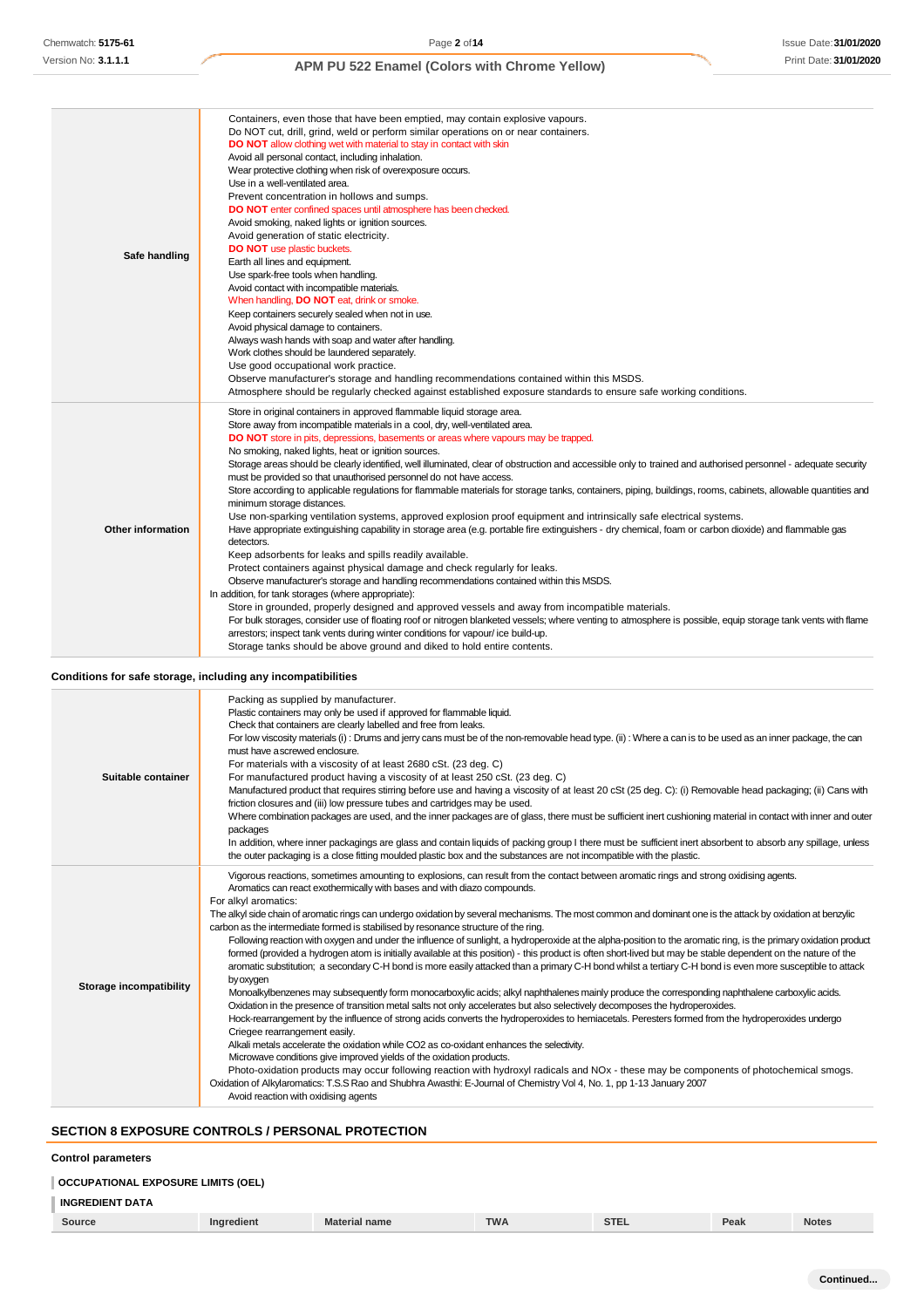Version No: **3.1.1.1**

# **APM PU 522 Enamel (Colors with Chrome Yellow)** Print Date: **31/01/2020**

| Singapore Permissible<br><b>Exposure Limits of Toxic</b><br><b>Substances</b> | 2-ethoxyethyl acetate | 2-Ethoxyethyl acetate (EGEEA) | $27 \text{ mg/m}$ $3/5 \text{ ppm}$ | Not Available       | Not Available | Not Available |
|-------------------------------------------------------------------------------|-----------------------|-------------------------------|-------------------------------------|---------------------|---------------|---------------|
| Singapore Permissible<br><b>Exposure Limits of Toxic</b><br><b>Substances</b> | n-butyl acetate       | n-Butyl acetate               | 713 mg/m3 / 150 ppm                 | 200 mg/m3 / 950 ppm | Not Available | Not Available |
| Singapore Permissible<br><b>Exposure Limits of Toxic</b><br><b>Substances</b> | xylene                | Xylene                        | 434 mg/m3 / 100 ppm                 | 150 mg/m3 / 651 ppm | Not Available | Not Available |

### **EMERGENCY LIMITS**

| Ingredient                                   | <b>Material name</b>   | TEEL-1        |                     | TEEL-2               | TEEL-3        |  |
|----------------------------------------------|------------------------|---------------|---------------------|----------------------|---------------|--|
| 2-ethoxyethyl acetate                        | Ethoxyethylacetate, 2- | 15 ppm        |                     | 420 ppm              | 2500 ppm      |  |
| n-butyl acetate                              | Butyl acetate, n-      | Not Available |                     | Not Available        | Not Available |  |
| xylene                                       | Xylenes                | Not Available |                     | Not Available        | Not Available |  |
|                                              |                        |               |                     |                      |               |  |
| Ingredient                                   | <b>Original IDLH</b>   |               | <b>Revised IDLH</b> |                      |               |  |
| lead sulfochromate                           | 700 mg/m3              |               |                     | $100 \text{ mg/m}$ 3 |               |  |
| solvent naphtha petroleum,<br>heavy aromatic | Not Available          |               |                     | Not Available        |               |  |
| 2-ethoxyethyl acetate                        | 2,500 ppm              |               | 500 ppm             |                      |               |  |
| n-butyl acetate                              | 10,000 ppm             |               | 1,700 [LEL] ppm     |                      |               |  |
| xylene                                       | 1,000 ppm              |               | 900 ppm             |                      |               |  |

### **Exposure controls**

| Appropriate engineering<br>controls | Engineering controls are used to remove a hazard or place a barrier between the worker and the hazard. Well-designed engineering controls can be highly<br>effective in protecting workers and will typically be independent of worker interactions to provide this high level of protection.<br>The basic types of engineering controls are:<br>Process controls which involve changing the way a job activity or process is done to reduce the risk.<br>Enclosure and/or isolation of emission source which keeps a selected hazard "physically" away from the worker and ventilation that strategically "adds" and<br>"removes" air in the work environment. Ventilation can remove or dilute an air contaminant if designed properly. The design of a ventilation system must match<br>the particular process and chemical or contaminant in use.<br>Employers may need to use multiple types of controls to prevent employee overexposure.<br>Employees exposed to confirmed human carcinogens should be authorized to do so by the employer, and work in a regulated area.<br>Work should be undertaken in an isolated system such as a "glove-box". Employees should wash their hands and arms upon completion of the assigned task<br>and before engaging in other activities not associated with the isolated system.<br>Within regulated areas, the carcinogen should be stored in sealed containers, or enclosed in a closed system, including piping systems, with any sample<br>ports or openings closed while the carcinogens are contained within.<br>Open-vessel systems are prohibited.<br>Each operation should be provided with continuous local exhaust ventilation so that air movement is always from ordinary work areas to the operation.<br>Exhaust air should not be discharged to regulated areas, non-regulated areas or the external environment unless decontaminated. Clean make-up air should<br>be introduced in sufficient volume to maintain correct operation of the local exhaust system.<br>For maintenance and decontamination activities, authorized employees entering the area should be provided with and required to wear clean, impervious<br>garments, including gloves, boots and continuous-air supplied hood. Prior to removing protective garments the employee should undergo decontamination<br>and be required to shower upon removal of the garments and hood.<br>Except for outdoor systems, regulated areas should be maintained under negative pressure (with respect to non-regulated areas).<br>Local exhaust ventilation requires make-up air be supplied in equal volumes to replaced air.<br>Laboratory hoods must be designed and maintained so as to draw air inward at an average linear face velocity of 0.76 m/sec with a minimum of 0.64 m/sec.<br>Design and construction of the fume hood requires that insertion of any portion of the employees body, other than hands and arms, be disallowed. |
|-------------------------------------|-------------------------------------------------------------------------------------------------------------------------------------------------------------------------------------------------------------------------------------------------------------------------------------------------------------------------------------------------------------------------------------------------------------------------------------------------------------------------------------------------------------------------------------------------------------------------------------------------------------------------------------------------------------------------------------------------------------------------------------------------------------------------------------------------------------------------------------------------------------------------------------------------------------------------------------------------------------------------------------------------------------------------------------------------------------------------------------------------------------------------------------------------------------------------------------------------------------------------------------------------------------------------------------------------------------------------------------------------------------------------------------------------------------------------------------------------------------------------------------------------------------------------------------------------------------------------------------------------------------------------------------------------------------------------------------------------------------------------------------------------------------------------------------------------------------------------------------------------------------------------------------------------------------------------------------------------------------------------------------------------------------------------------------------------------------------------------------------------------------------------------------------------------------------------------------------------------------------------------------------------------------------------------------------------------------------------------------------------------------------------------------------------------------------------------------------------------------------------------------------------------------------------------------------------------------------------------------------------------------------------------------------------------------------------------------------------------------------------------------------------------------------------------------------------------------------------------------------------------------------------------------------------------------------------------------------------------------------------|
| <b>Personal protection</b>          |                                                                                                                                                                                                                                                                                                                                                                                                                                                                                                                                                                                                                                                                                                                                                                                                                                                                                                                                                                                                                                                                                                                                                                                                                                                                                                                                                                                                                                                                                                                                                                                                                                                                                                                                                                                                                                                                                                                                                                                                                                                                                                                                                                                                                                                                                                                                                                                                                                                                                                                                                                                                                                                                                                                                                                                                                                                                                                                                                                         |
| Eye and face protection             | Safety glasses with side shields.<br>Chemical goggles.<br>► Contact lenses may pose a special hazard; soft contact lenses may absorb and concentrate irritants. A written policy document, describing the wearing of<br>lenses or restrictions on use, should be created for each workplace or task. This should include a review of lens absorption and adsorption for the class of<br>chemicals in use and an account of injury experience. Medical and first-aid personnel should be trained in their removal and suitable equipment should be<br>readily available. In the event of chemical exposure, begin eye irrigation immediately and remove contact lens as soon as practicable. Lens should be removed<br>at the first signs of eye redness or irritation - lens should be removed in a clean environment only after workers have washed hands thoroughly. [CDC NIOSH<br>Current Intelligence Bulletin 59], [AS/NZS 1336 or national equivalent]                                                                                                                                                                                                                                                                                                                                                                                                                                                                                                                                                                                                                                                                                                                                                                                                                                                                                                                                                                                                                                                                                                                                                                                                                                                                                                                                                                                                                                                                                                                                                                                                                                                                                                                                                                                                                                                                                                                                                                                                            |
| <b>Skin protection</b>              | See Hand protection below                                                                                                                                                                                                                                                                                                                                                                                                                                                                                                                                                                                                                                                                                                                                                                                                                                                                                                                                                                                                                                                                                                                                                                                                                                                                                                                                                                                                                                                                                                                                                                                                                                                                                                                                                                                                                                                                                                                                                                                                                                                                                                                                                                                                                                                                                                                                                                                                                                                                                                                                                                                                                                                                                                                                                                                                                                                                                                                                               |
| <b>Hands/feet protection</b>        | ▶ Wear chemical protective gloves, e.g. PVC.<br>▶ Wear safety footwear or safety gumboots, e.g. Rubber<br><b>NOTE:</b><br>The material may produce skin sensitisation in predisposed individuals. Care must be taken, when removing gloves and other protective equipment, to avoid<br>all possible skin contact.<br>▶ Contaminated leather items, such as shoes, belts and watch-bands should be removed and destroyed.<br>The selection of suitable gloves does not only depend on the material, but also on further marks of quality which vary from manufacturer to manufacturer. Where<br>the chemical is a preparation of several substances, the resistance of the glove material can not be calculated in advance and has therefore to be checked prior<br>to the application.<br>The exact break through time for substances has to be obtained from the manufacturer of the protective gloves and has to be observed when making a final<br>choice.<br>Suitability and durability of glove type is dependent on usage. Important factors in the selection of gloves indude:<br>$\triangleright$ frequency and duration of contact,<br>• chemical resistance of glove material,                                                                                                                                                                                                                                                                                                                                                                                                                                                                                                                                                                                                                                                                                                                                                                                                                                                                                                                                                                                                                                                                                                                                                                                                                                                                                                                                                                                                                                                                                                                                                                                                                                                                                                                                                                                |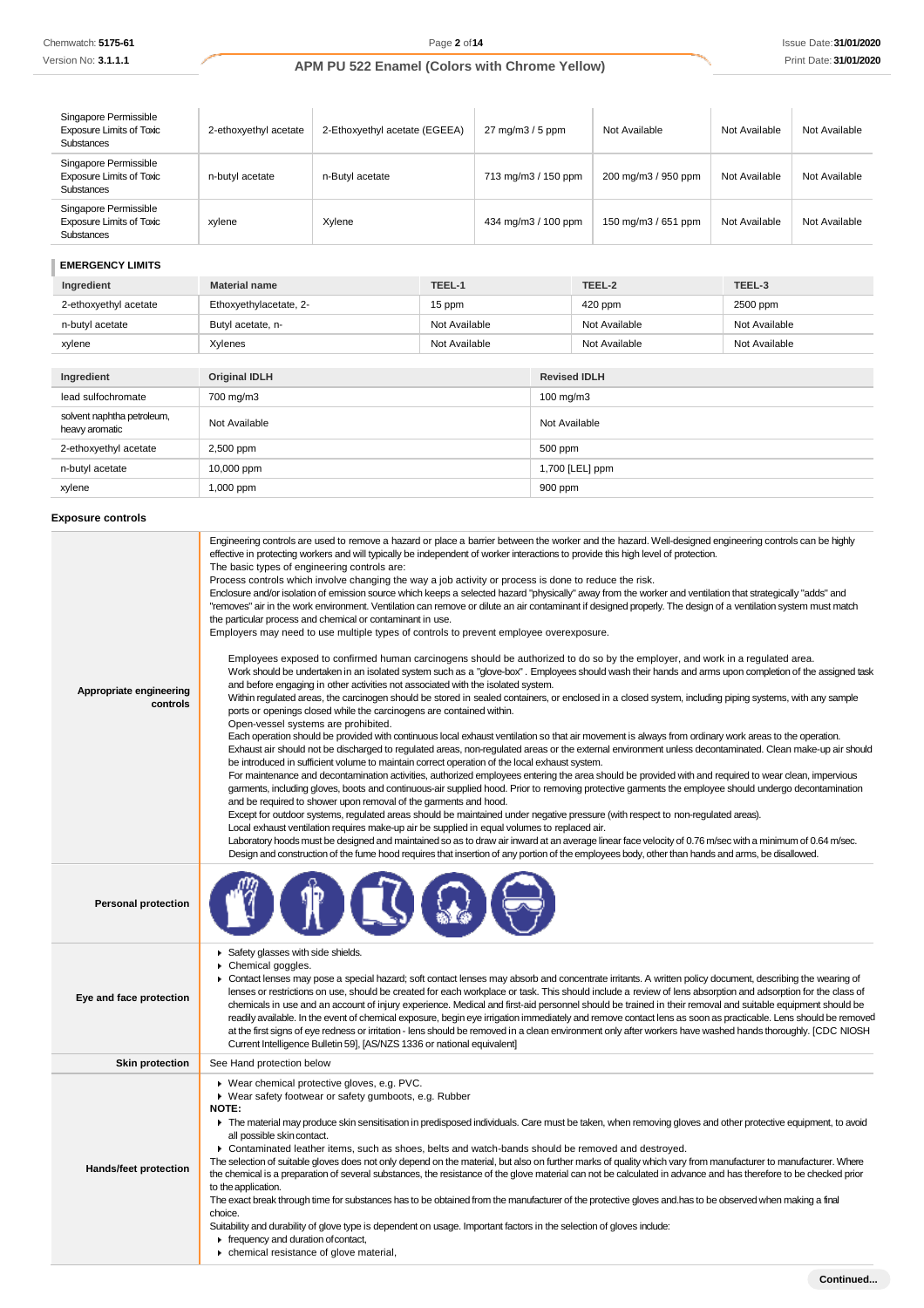|                        | glove thickness and<br>dexterity<br>Select gloves tested to a relevant standard (e.g. Europe EN 374, US F739, AS/NZS 2161.1 or national equivalent).<br>When prolonged or frequently repeated contact may occur, a glove with a protection class of 5 or higher (breakthrough time greater than 240 minutes<br>according to EN 374, AS/NZS 2161.10.1 or national equivalent) is recommended.<br>When only brief contact is expected, a glove with a protection class of 3 or higher (breakthrough time greater than 60 minutes according to EN 374, AS/NZS<br>2161.10.1 or national equivalent) is recommended.<br>Some glove polymer types are less affected by movement and this should be taken into account when considering gloves for long-term use.<br>Contaminated gloves should be replaced.                                                                                                                                                                                                                                                                                                                                                                                                                                                                                                                                                                                                                                                                                                                                                                                                                                                                                                                                                                                                                                                                         |
|------------------------|-------------------------------------------------------------------------------------------------------------------------------------------------------------------------------------------------------------------------------------------------------------------------------------------------------------------------------------------------------------------------------------------------------------------------------------------------------------------------------------------------------------------------------------------------------------------------------------------------------------------------------------------------------------------------------------------------------------------------------------------------------------------------------------------------------------------------------------------------------------------------------------------------------------------------------------------------------------------------------------------------------------------------------------------------------------------------------------------------------------------------------------------------------------------------------------------------------------------------------------------------------------------------------------------------------------------------------------------------------------------------------------------------------------------------------------------------------------------------------------------------------------------------------------------------------------------------------------------------------------------------------------------------------------------------------------------------------------------------------------------------------------------------------------------------------------------------------------------------------------------------------|
|                        | Gloves must only be worn on clean hands. After using gloves, hands should be washed and dried thoroughly. Application of a non-perfumed moisturiser is<br>recommended.                                                                                                                                                                                                                                                                                                                                                                                                                                                                                                                                                                                                                                                                                                                                                                                                                                                                                                                                                                                                                                                                                                                                                                                                                                                                                                                                                                                                                                                                                                                                                                                                                                                                                                        |
| <b>Body protection</b> | See Other protection below                                                                                                                                                                                                                                                                                                                                                                                                                                                                                                                                                                                                                                                                                                                                                                                                                                                                                                                                                                                                                                                                                                                                                                                                                                                                                                                                                                                                                                                                                                                                                                                                                                                                                                                                                                                                                                                    |
| Other protection       | Employees working with confirmed human carcinogens should be provided with, and be required to wear, clean, full body protective clothing (smocks,<br>coveralls, or long-sleeved shirt and pants), shoe covers and gloves prior to entering the regulated area. [AS/NZS ISO 6529:2006 or national equivalent]<br>Employees engaged in handling operations involving carcinogens should be provided with, and required to wear and use half-face filter-type respirators with<br>filters for dusts, mists and fumes, or air purifying canisters or cartridges. A respirator affording higher levels of protection may be substituted. [AS/NZS 1715<br>or national equivalent]<br>Emergency deluge showers and eyewash fountains, supplied with potable water, should be located near, within sight of, and on the same level with locations<br>where direct exposure is likely.<br>Prior to each exit from an area containing confirmed human carcinogens, employees should be required to remove and leave protective clothing and<br>equipment at the point of exit and at the last exit of the day, to place used clothing and equipment in impervious containers at the point of exit for purposes of<br>decontamination or disposal. The contents of such impervious containers must be identified with suitable labels. For maintenance and decontamination<br>activities, authorized employees entering the area should be provided with and required to wear clean, impervious garments, including gloves, boots and<br>continuous-air supplied hood.<br>Prior to removing protective garments the employee should undergo decontamination and be required to shower upon removal of the garments and hood.<br>Overalls.<br>PVC Apron.<br>PVC protective suit may be required if exposure severe.<br>Eyewash unit.<br>Ensure there is ready access to a safety shower. |
| <b>Thermal hazards</b> | Not Available                                                                                                                                                                                                                                                                                                                                                                                                                                                                                                                                                                                                                                                                                                                                                                                                                                                                                                                                                                                                                                                                                                                                                                                                                                                                                                                                                                                                                                                                                                                                                                                                                                                                                                                                                                                                                                                                 |

#### **Recommended material(s) Respiratory Protection Respiratory protection**

Glove selection is based on a modified presentation of the: <br> **"Forsberg Clothing Performance Index".** <br>
Where the concentration of a

The effect(s) of the following substance(s) are taken into account in the **computer-**<br>**generated** selection: APM PU 1000 Enamel (Colors withChrome Yellow) varies with Type offilter.

| <b>Material</b>       | CPI     |
|-----------------------|---------|
| ##n-butyl             | acetate |
| <b>BUTYL</b>          | C       |
| <b>BUTYL/NEOPRENE</b> | C       |
| <b>HYPALON</b>        | C       |
| NAT+NEOPR+NITRILE     | C       |
| <b>NATURAL RUBBER</b> | C       |
| NATURAL+NEOPRENE      | C       |
| <b>NEOPRENE</b>       | C       |
| NEOPRENE/NATURAL      | C       |
| <b>NITRILE</b>        | C       |
| NITRILE+PVC           | C       |
| PE                    | C       |
| PE/EVAL/PE            | C       |
| <b>PVA</b>            | C       |
| <b>PVC</b>            | C       |
| PVDC/PE/PVDC          | C       |
| SARANEX-23            | C       |
| <b>TEFLON</b>         | C       |
| <b>VITON</b>          | C       |
| VITON/BUTYL           | C       |

\* CPI - Chemwatch PerformanceIndex

B: Satisfactory; may degrade after 4 hours continuous immersion

C: Poor to Dangerous Choice for other than short term immersion

**NOTE**: As a series of factors will influence the actual performance of the glove, a final selection must be based on detailed observation. -

\* Where the glove is to be used on a short term, casual or infrequent basis, factors such as "feel" or convenience (e.g. disposability), may dictate a choice of gloves which might otherwise be unsuitable following long-term or frequent use. A qualified practitioner should be consulted.

**GLOVE SELECTION INDEX** Type A-P Filter of sufficient capacity.(AS/NZS 1716 & 1715,EN 143:2000& 149:2001,ANSI

*"***Forsberg Clothing Performance Index".** Where the concentration of gas/particulates in the breathing zone, approaches orexceeds the The enectisy of the individual substance(s) are taken mid account in the **computer-** "Exposure Standard" (or ES), respiratory protection is required.<br>One of protection varies with both face-piece and Class of filter; the n

| <b>Required Minimum</b><br><b>Protection Factor</b> | <b>Half-Face</b><br>Respirator | <b>Full-Face</b><br>Respirator    | <b>Powered Air</b><br>Respirator       |
|-----------------------------------------------------|--------------------------------|-----------------------------------|----------------------------------------|
| up to $10 \times ES$                                | A-AUS P2                       | ۰                                 | A-PAPR-AUS /<br>Class 1 P <sub>2</sub> |
| up to $50 \times ES$                                |                                | A-AUS / Class 1<br>P <sub>2</sub> |                                        |
| up to $100 \times ES$                               | ۰                              | $A-2$ P <sub>2</sub>              | A-PAPR-2 P2 ^                          |

^ - Full-face

A(All classes) = Organic vapours, B AUS or B1 = Acid gasses, B2 = Acid gas or hydrogen cyanide(HCN), B3 = Acid gas or hydrogen cyanide(HCN), E = Sulfur dioxide(SO2), G = Agricultural chemicals, K = Ammonia(NH3), Hg = Mercury, NO = Oxides of nitrogen, MB = Methyl bromide,  $AX =$ Low boiling point organic compounds(below 65 degC)

A: Best Selection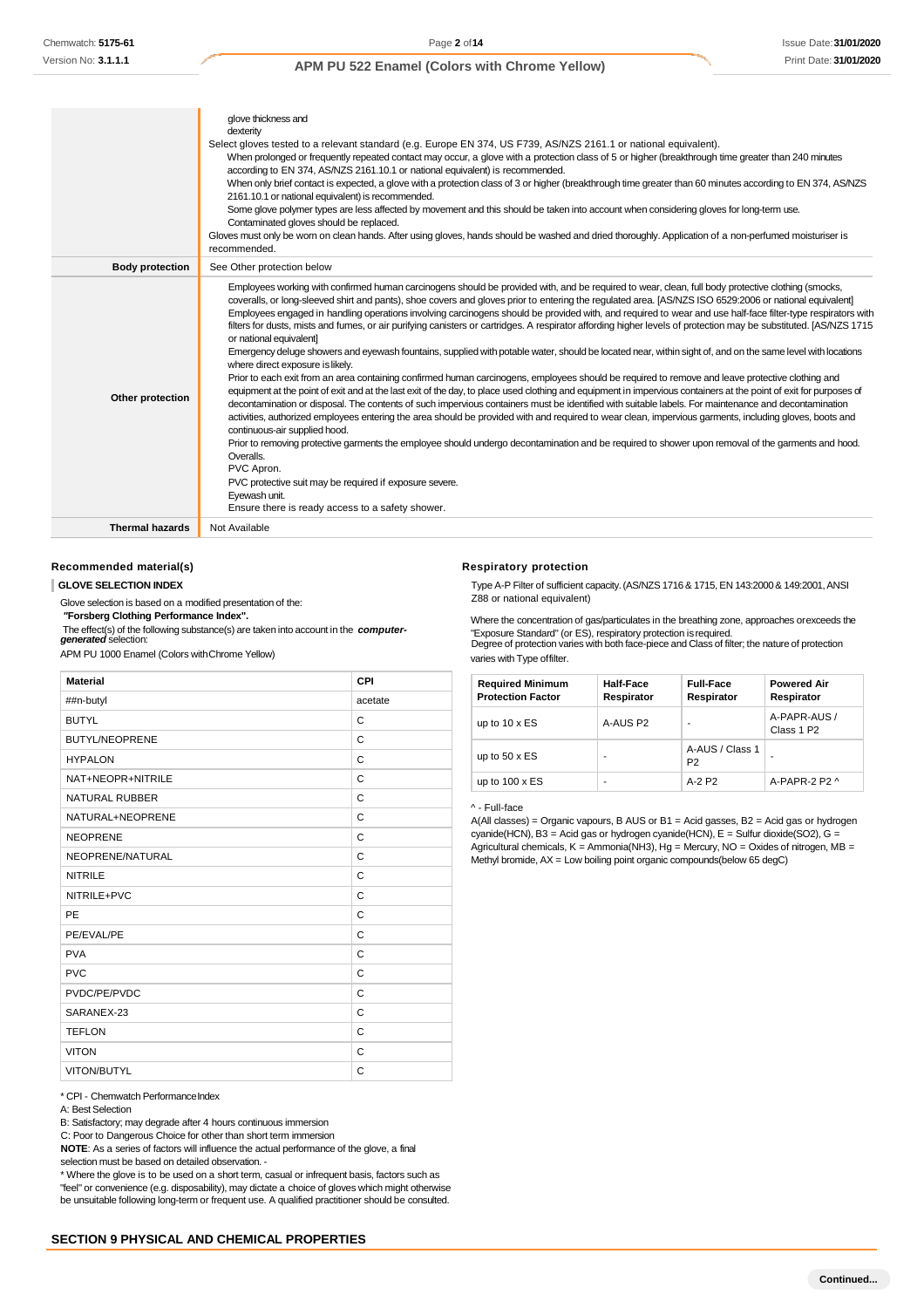### **Information on basic physical and chemical properties**

| Appearance                                      | Yellow flammable liquid; does not mix with water. Viscosity: 70-80 KU |                                                   |                |
|-------------------------------------------------|-----------------------------------------------------------------------|---------------------------------------------------|----------------|
|                                                 |                                                                       |                                                   |                |
| <b>Physical state</b>                           | Liquid                                                                | Relative density (Water = $1$ )                   | 1.26-1.30      |
| Odour                                           | Not Available                                                         | <b>Partition coefficient</b><br>n-octanol / water | Not Available  |
| <b>Odour threshold</b>                          | Not Available                                                         | Auto-ignitiontemperature<br>$(^{\circ}C)$         | Not Available  |
| pH (as supplied)                                | Not Applicable                                                        | Decomposition<br>temperature                      | Not Available  |
| Melting point/freezing<br>point $(^{\circ}C)$   | Not Available                                                         | <b>Viscosity (cSt)</b>                            | Not Available  |
| Initial boiling point and<br>boiling range (°C) | Not Available                                                         | Molecular weight (g/mol)                          | Not Applicable |
| Flash point (°C)                                | 24                                                                    | <b>Taste</b>                                      | Not Available  |
| <b>Evaporation rate</b>                         | Not Available                                                         | <b>Explosive properties</b>                       | Not Available  |
| Flammability                                    | Flammable.                                                            | <b>Oxidising properties</b>                       | Not Available  |
| <b>Upper Explosive Limit (%)</b>                | Not Available                                                         | Surface Tension (dyn/cm or<br>mN/m                | Not Available  |
| Lower Explosive Limit (%)                       | Not Available                                                         | <b>Volatile Component (%vol)</b>                  | 50-60          |
| Vapour pressure (kPa)                           | Not Available                                                         | Gas group                                         | Not Available  |
| Solubility in water (g/L)                       | Immiscible                                                            | pH as a solution (1%)                             | Not Applicable |
| Vapour density (Air = 1)                        | Not Available                                                         | VOC g/L                                           | Not Available  |

### **SECTION 10 STABILITY AND REACTIVITY**

| Reactivity                            | See section 7                                                                                                                    |
|---------------------------------------|----------------------------------------------------------------------------------------------------------------------------------|
| <b>Chemical stability</b>             | Unstable in the presence of incompatible materials.<br>Product is considered stable.<br>Hazardous polymerisation will not occur. |
| Possibility of hazardous<br>reactions | See section 7                                                                                                                    |
| <b>Conditions to avoid</b>            | See section 7                                                                                                                    |
| Incompatible materials                | See section 7                                                                                                                    |
| Hazardous decomposition<br>products   | See section 5                                                                                                                    |

### **SECTION 11 TOXICOLOGICAL INFORMATION**

#### **Information on toxicological effects**

| Inhaled             | Inhalation of vapours or aerosols (mists, fumes), generated by the material during the course of normal handling, may be harmful.<br>The acute toxicity of inhaled alkylbenzenes is best described by central nervous system depression. As a rule, these compounds may also act as general<br>anaesthetics.<br>Systemic poisoning produced by general anaesthesia is characterised by lightheadedness, nervousness, apprehension, euphoria, confusion, dizziness,<br>drowsiness, tinnitus, blurred or double vision, vomiting and sensations of heat, cold or numbness, twitching, tremors, convulsions, unconsciousness and<br>respiratory depression and arrest. Cardiac arrest may result from cardiovascular collapse. Bradycardia, and hypotension may also be produced.<br>Inhaled alkylbenzene vapours cause death in animals at air levels that are relatively similar (typically LC50s are in the range 5000 -8000 ppm for 4 to 8 hour<br>exposures). It is likely that acute inhalation exposure to alkylbenzenes resembles that to general anaesthetics.<br>Alkylbenzenes are not generally toxic other than at high levels of exposure. This may be because their metabolites have a low order of toxicity and are easily<br>excreted. There is little or no evidence to suggest that metabolic pathways can become saturated leading to spillover to alternate pathways. Nor is there<br>evidence that toxic reactive intermediates, which may produce subsequent toxic or mutagenic effects, are formed<br>Inhalation may result in chrome ulcers or sores of nasal mucosa and lung damage.<br>Acute effects from inhalation of high vapour concentrations may be chest and nasal irritation with coughing, sneezing, headache and even nausea. |
|---------------------|----------------------------------------------------------------------------------------------------------------------------------------------------------------------------------------------------------------------------------------------------------------------------------------------------------------------------------------------------------------------------------------------------------------------------------------------------------------------------------------------------------------------------------------------------------------------------------------------------------------------------------------------------------------------------------------------------------------------------------------------------------------------------------------------------------------------------------------------------------------------------------------------------------------------------------------------------------------------------------------------------------------------------------------------------------------------------------------------------------------------------------------------------------------------------------------------------------------------------------------------------------------------------------------------------------------------------------------------------------------------------------------------------------------------------------------------------------------------------------------------------------------------------------------------------------------------------------------------------------------------------------------------------------------------------------------------------------------------------------------------------------------|
| Ingestion           | Accidental ingestion of the material may be harmful; animal experiments indicate that ingestion of less than 150 gram may be fatal or may produce serious<br>damage to the health of the individual.<br>Considered an unlikely route of entry in commercial/industrial environments                                                                                                                                                                                                                                                                                                                                                                                                                                                                                                                                                                                                                                                                                                                                                                                                                                                                                                                                                                                                                                                                                                                                                                                                                                                                                                                                                                                                                                                                            |
| <b>Skin Contact</b> | Skin contact with the material may damage the health of the individual; systemic effects may result following absorption.<br>There is some evidence to suggest that this material can cause inflammation of the skin on contact in some persons.<br>Skin contact may result in severe irritation particularly to broken skin. Ulceration known as "chrome ulcers" may develop. Chrome ulcers and skin cancer are<br>significantly related.<br>Open cuts, abraded or irritated skin should not be exposed to this material<br>Entry into the blood-stream, through, for example, cuts, abrasions or lesions, may produce systemic injury with harmful effects. Examine the skin prior to the use<br>of the material and ensure that any external damage is suitably protected.                                                                                                                                                                                                                                                                                                                                                                                                                                                                                                                                                                                                                                                                                                                                                                                                                                                                                                                                                                                  |
| Eye                 | The material may be irritating to the eye, with prolonged contact causing inflammation. Repeated or prolonged exposure to irritants may produce conjunctivitis.                                                                                                                                                                                                                                                                                                                                                                                                                                                                                                                                                                                                                                                                                                                                                                                                                                                                                                                                                                                                                                                                                                                                                                                                                                                                                                                                                                                                                                                                                                                                                                                                |
| Chronic             | Substance accumulation, in the human body, is likely and may cause some concern following repeated or long-term occupational exposure.<br>Skin contact with the material is more likely to cause a sensitisation reaction in some persons compared to the general population.<br>There is ample evidence that this material can be regarded as being able to cause cancer in humans based on experiments and other information.<br>Harmful: danger of serious damage to health by prolonged exposure through inhalation, in contact with skin and if swallowed.<br>This material can cause serious damage if one is exposed to it for long periods. It can be assumed that it contains a substance which can produce<br>severe defects.<br>Ample evidence exists from experimentation that reduced human fertility is directly caused by exposure to the material.                                                                                                                                                                                                                                                                                                                                                                                                                                                                                                                                                                                                                                                                                                                                                                                                                                                                                             |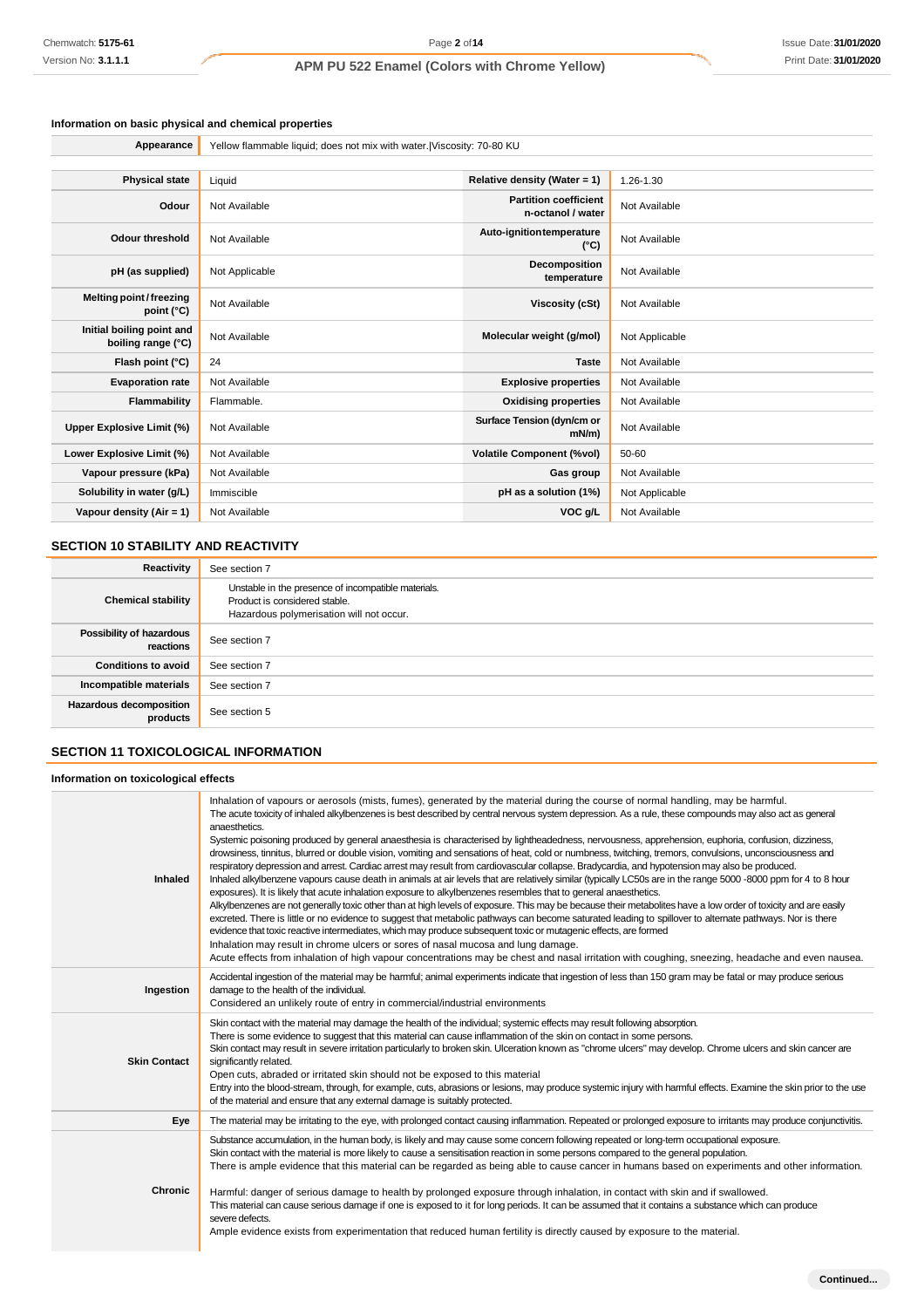|                                                               | Ample evidence exists that developmental disorders are directly caused by human exposure to the material.<br>There is some evidence that inhaling this product is more likely to cause a sensitisation reaction in some persons compared to the general population.<br>Lead, in large amounts, can affect the blood, nervous system, heart, glands, immune system and digestive system. Anaemia may occur.<br>Chromium (III) is an essential trace mineral. Chronic exposure to chromium (III) irritates the airways, malnourishes the liver and kidneys, causes fluid in the<br>lungs, and adverse effects on white blood cells, and also increases the risk of developing lung cancer.<br>exposed to xylene has demonstrated lack of genetic toxicity.<br>Lead can cross the placenta, and cause miscarriage, stillbirths and birth defects. Exposure before birth can cause mental retardation, behavioural disorders<br>and infant death.                                                                                                                                                                                                                                                                                                                                                                                          | Women exposed to xylene in the first 3 months of pregnancy showed a slightly increased risk of miscarriage and birth defects. Evaluation of workers chronically |
|---------------------------------------------------------------|----------------------------------------------------------------------------------------------------------------------------------------------------------------------------------------------------------------------------------------------------------------------------------------------------------------------------------------------------------------------------------------------------------------------------------------------------------------------------------------------------------------------------------------------------------------------------------------------------------------------------------------------------------------------------------------------------------------------------------------------------------------------------------------------------------------------------------------------------------------------------------------------------------------------------------------------------------------------------------------------------------------------------------------------------------------------------------------------------------------------------------------------------------------------------------------------------------------------------------------------------------------------------------------------------------------------------------------|-----------------------------------------------------------------------------------------------------------------------------------------------------------------|
|                                                               |                                                                                                                                                                                                                                                                                                                                                                                                                                                                                                                                                                                                                                                                                                                                                                                                                                                                                                                                                                                                                                                                                                                                                                                                                                                                                                                                        |                                                                                                                                                                 |
| APM PU 1000 Enamel<br>(Colors with Chrome                     | <b>TOXICITY</b>                                                                                                                                                                                                                                                                                                                                                                                                                                                                                                                                                                                                                                                                                                                                                                                                                                                                                                                                                                                                                                                                                                                                                                                                                                                                                                                        | <b>IRRITATION</b>                                                                                                                                               |
| Yellow)                                                       | Not Available                                                                                                                                                                                                                                                                                                                                                                                                                                                                                                                                                                                                                                                                                                                                                                                                                                                                                                                                                                                                                                                                                                                                                                                                                                                                                                                          | Not Available                                                                                                                                                   |
|                                                               | <b>TOXICITY</b>                                                                                                                                                                                                                                                                                                                                                                                                                                                                                                                                                                                                                                                                                                                                                                                                                                                                                                                                                                                                                                                                                                                                                                                                                                                                                                                        | <b>IRRITATION</b>                                                                                                                                               |
|                                                               | Oral (rat) LD50: >5000 mg/kg <sup>*</sup> .[2]                                                                                                                                                                                                                                                                                                                                                                                                                                                                                                                                                                                                                                                                                                                                                                                                                                                                                                                                                                                                                                                                                                                                                                                                                                                                                         | *[Sudarshan Chemical Ind.]                                                                                                                                      |
| lead sulfochromate                                            |                                                                                                                                                                                                                                                                                                                                                                                                                                                                                                                                                                                                                                                                                                                                                                                                                                                                                                                                                                                                                                                                                                                                                                                                                                                                                                                                        | Nil reported                                                                                                                                                    |
|                                                               |                                                                                                                                                                                                                                                                                                                                                                                                                                                                                                                                                                                                                                                                                                                                                                                                                                                                                                                                                                                                                                                                                                                                                                                                                                                                                                                                        | Nil Reported                                                                                                                                                    |
|                                                               |                                                                                                                                                                                                                                                                                                                                                                                                                                                                                                                                                                                                                                                                                                                                                                                                                                                                                                                                                                                                                                                                                                                                                                                                                                                                                                                                        | Nil Reported.                                                                                                                                                   |
|                                                               | <b>TOXICITY</b>                                                                                                                                                                                                                                                                                                                                                                                                                                                                                                                                                                                                                                                                                                                                                                                                                                                                                                                                                                                                                                                                                                                                                                                                                                                                                                                        |                                                                                                                                                                 |
|                                                               | dermal (rat) LD50: >2000 mg/kg <sup>[1]</sup>                                                                                                                                                                                                                                                                                                                                                                                                                                                                                                                                                                                                                                                                                                                                                                                                                                                                                                                                                                                                                                                                                                                                                                                                                                                                                          | <b>IRRITATION</b><br>[PETROFIN]                                                                                                                                 |
| solvent naphtha petroleum,                                    |                                                                                                                                                                                                                                                                                                                                                                                                                                                                                                                                                                                                                                                                                                                                                                                                                                                                                                                                                                                                                                                                                                                                                                                                                                                                                                                                        |                                                                                                                                                                 |
| heavy aromatic                                                | Inhalation (rat) LC50: > 0.59 mg/L/4 $H[2]$                                                                                                                                                                                                                                                                                                                                                                                                                                                                                                                                                                                                                                                                                                                                                                                                                                                                                                                                                                                                                                                                                                                                                                                                                                                                                            | Eye (rabbit): Irritating                                                                                                                                        |
|                                                               | Oral (bird) LD50: >2250 mg/kg <sup>[2]</sup>                                                                                                                                                                                                                                                                                                                                                                                                                                                                                                                                                                                                                                                                                                                                                                                                                                                                                                                                                                                                                                                                                                                                                                                                                                                                                           |                                                                                                                                                                 |
|                                                               | Oral (rat) LD50: >2000 mg/kg <sup>[1]</sup>                                                                                                                                                                                                                                                                                                                                                                                                                                                                                                                                                                                                                                                                                                                                                                                                                                                                                                                                                                                                                                                                                                                                                                                                                                                                                            |                                                                                                                                                                 |
|                                                               | <b>TOXICITY</b>                                                                                                                                                                                                                                                                                                                                                                                                                                                                                                                                                                                                                                                                                                                                                                                                                                                                                                                                                                                                                                                                                                                                                                                                                                                                                                                        | <b>IRRITATION</b>                                                                                                                                               |
|                                                               | Dermal (rabbit) LD50: 10500 mg/kg <sup>[2]</sup>                                                                                                                                                                                                                                                                                                                                                                                                                                                                                                                                                                                                                                                                                                                                                                                                                                                                                                                                                                                                                                                                                                                                                                                                                                                                                       | Dermal (rabbit):420 mg(open)-mild                                                                                                                               |
| 2-ethoxyethyl acetate                                         | Inhalation (rat) LC50: >1500 ppm/8 $H[2]$                                                                                                                                                                                                                                                                                                                                                                                                                                                                                                                                                                                                                                                                                                                                                                                                                                                                                                                                                                                                                                                                                                                                                                                                                                                                                              | Eye (rabbit): 40 mg - moderate                                                                                                                                  |
|                                                               | Inhalation (rat) LC50: 12.1 mg/L/8 hd <sup>[2]</sup>                                                                                                                                                                                                                                                                                                                                                                                                                                                                                                                                                                                                                                                                                                                                                                                                                                                                                                                                                                                                                                                                                                                                                                                                                                                                                   |                                                                                                                                                                 |
|                                                               | Oral (rat) LD50: 2700 mg/kg <sup>[2]</sup>                                                                                                                                                                                                                                                                                                                                                                                                                                                                                                                                                                                                                                                                                                                                                                                                                                                                                                                                                                                                                                                                                                                                                                                                                                                                                             |                                                                                                                                                                 |
|                                                               | <b>TOXICITY</b>                                                                                                                                                                                                                                                                                                                                                                                                                                                                                                                                                                                                                                                                                                                                                                                                                                                                                                                                                                                                                                                                                                                                                                                                                                                                                                                        | <b>IRRITATION</b>                                                                                                                                               |
|                                                               | Dermal (rabbit) LD50: >14080 mg/kg <sup>[1]</sup>                                                                                                                                                                                                                                                                                                                                                                                                                                                                                                                                                                                                                                                                                                                                                                                                                                                                                                                                                                                                                                                                                                                                                                                                                                                                                      | * [PPG]                                                                                                                                                         |
|                                                               | Inhalation (rat) LC50: 2000 ppm/4Hg <sup>[2]</sup>                                                                                                                                                                                                                                                                                                                                                                                                                                                                                                                                                                                                                                                                                                                                                                                                                                                                                                                                                                                                                                                                                                                                                                                                                                                                                     | Eye (human): 300 mg                                                                                                                                             |
| n-butyl acetate                                               | Inhalation (rat) LC50: 390 ppm/4h <sup>[2]</sup>                                                                                                                                                                                                                                                                                                                                                                                                                                                                                                                                                                                                                                                                                                                                                                                                                                                                                                                                                                                                                                                                                                                                                                                                                                                                                       | Eye (rabbit): 20 mg (open)-SEVERE                                                                                                                               |
|                                                               | Oral (rat) LD50: 10736 mg/kg <sup>[1]</sup>                                                                                                                                                                                                                                                                                                                                                                                                                                                                                                                                                                                                                                                                                                                                                                                                                                                                                                                                                                                                                                                                                                                                                                                                                                                                                            | Eye (rabbit): 20 mg/24h - moderate                                                                                                                              |
|                                                               |                                                                                                                                                                                                                                                                                                                                                                                                                                                                                                                                                                                                                                                                                                                                                                                                                                                                                                                                                                                                                                                                                                                                                                                                                                                                                                                                        | Skin (rabbit): 500 mg/24h-moderate                                                                                                                              |
|                                                               | <b>TOXICITY</b>                                                                                                                                                                                                                                                                                                                                                                                                                                                                                                                                                                                                                                                                                                                                                                                                                                                                                                                                                                                                                                                                                                                                                                                                                                                                                                                        | <b>IRRITATION</b>                                                                                                                                               |
|                                                               | Dermal (rabbit) LD50: >1700 mg/kg <sup>[2]</sup>                                                                                                                                                                                                                                                                                                                                                                                                                                                                                                                                                                                                                                                                                                                                                                                                                                                                                                                                                                                                                                                                                                                                                                                                                                                                                       | Eye (human): 200 ppm irritant                                                                                                                                   |
|                                                               |                                                                                                                                                                                                                                                                                                                                                                                                                                                                                                                                                                                                                                                                                                                                                                                                                                                                                                                                                                                                                                                                                                                                                                                                                                                                                                                                        | Eye (rabbit): 5 mg/24h SEVERE                                                                                                                                   |
| xylene                                                        | Inhalation (rat) LC50: 5000 ppm/4h <sup>[2]</sup>                                                                                                                                                                                                                                                                                                                                                                                                                                                                                                                                                                                                                                                                                                                                                                                                                                                                                                                                                                                                                                                                                                                                                                                                                                                                                      |                                                                                                                                                                 |
|                                                               | Oral (rat) LD50: 4300 mg/kgt[2]                                                                                                                                                                                                                                                                                                                                                                                                                                                                                                                                                                                                                                                                                                                                                                                                                                                                                                                                                                                                                                                                                                                                                                                                                                                                                                        | Eye (rabbit): 87 mg mild<br>Skin (rabbit):500 mg/24h moderate                                                                                                   |
| Legend:                                                       | 1. Value obtained from Europe ECHA Registered Substances - Acute toxicity 2.* Value obtained from manufacturer's SDS. Unless otherwise specified data<br>extracted from RTECS - Register of Toxic Effect of chemical Substances                                                                                                                                                                                                                                                                                                                                                                                                                                                                                                                                                                                                                                                                                                                                                                                                                                                                                                                                                                                                                                                                                                        |                                                                                                                                                                 |
| <b>LEAD SULFOCHROMATE</b>                                     | The following information refers to contact allergens as a group and may not be specific to this product.<br>Contact allergies quickly manifest themselves as contact eczema, more rarely as urticaria or Quincke's oedema. The pathogenesis of contact eczema<br>involves a cell-mediated (T lymphocytes) immune reaction of the delayed type. Other allergic skin reactions, e.g. contact urticaria, involve antibody-<br>mediated immune reactions. The significance of the contact allergen is not simply determined by its sensitisation potential: the distribution of the substance<br>and the opportunities for contact with it are equally important. A weakly sensitising substance which is widely distributed can be a more important allergen<br>than one with stronger sensitising potential with which few individuals come into contact. From a clinical point of view, substances are noteworthy if they<br>produce an allergic test reaction in more than 1% of the persons tested.<br>No significant acute toxicological data identified in literature search.<br>WARNING: This substance has been classified by the IARC as Group 1: CARCINOGENIC TO HUMANS.<br>Lead can cross the placenta, and cause miscarriage, stillbirths and birth defects. Exposure before birth can cause mental retardation, behavioural |                                                                                                                                                                 |
|                                                               | disorders and infant death.<br>lead chromate: lead sulfate: Human lymphocyte mutagen                                                                                                                                                                                                                                                                                                                                                                                                                                                                                                                                                                                                                                                                                                                                                                                                                                                                                                                                                                                                                                                                                                                                                                                                                                                   |                                                                                                                                                                 |
| <b>SOLVENT NAPHTHA</b><br>PETROLEUM, HEAVY<br><b>AROMATIC</b> | for petroleum:<br>This product contains benzene which is known to cause acute myeloid leukaemia and n-hexane which has been shown to metabolize to compounds which<br>are neuropathic.<br>This product contains toluene. There are indications from animal studies that prolonged exposure to high concentrations of toluene may lead to hearing<br>loss.<br>This product contains ethyl benzene and naphthalene from which there is evidence of tumours in rodents                                                                                                                                                                                                                                                                                                                                                                                                                                                                                                                                                                                                                                                                                                                                                                                                                                                                    |                                                                                                                                                                 |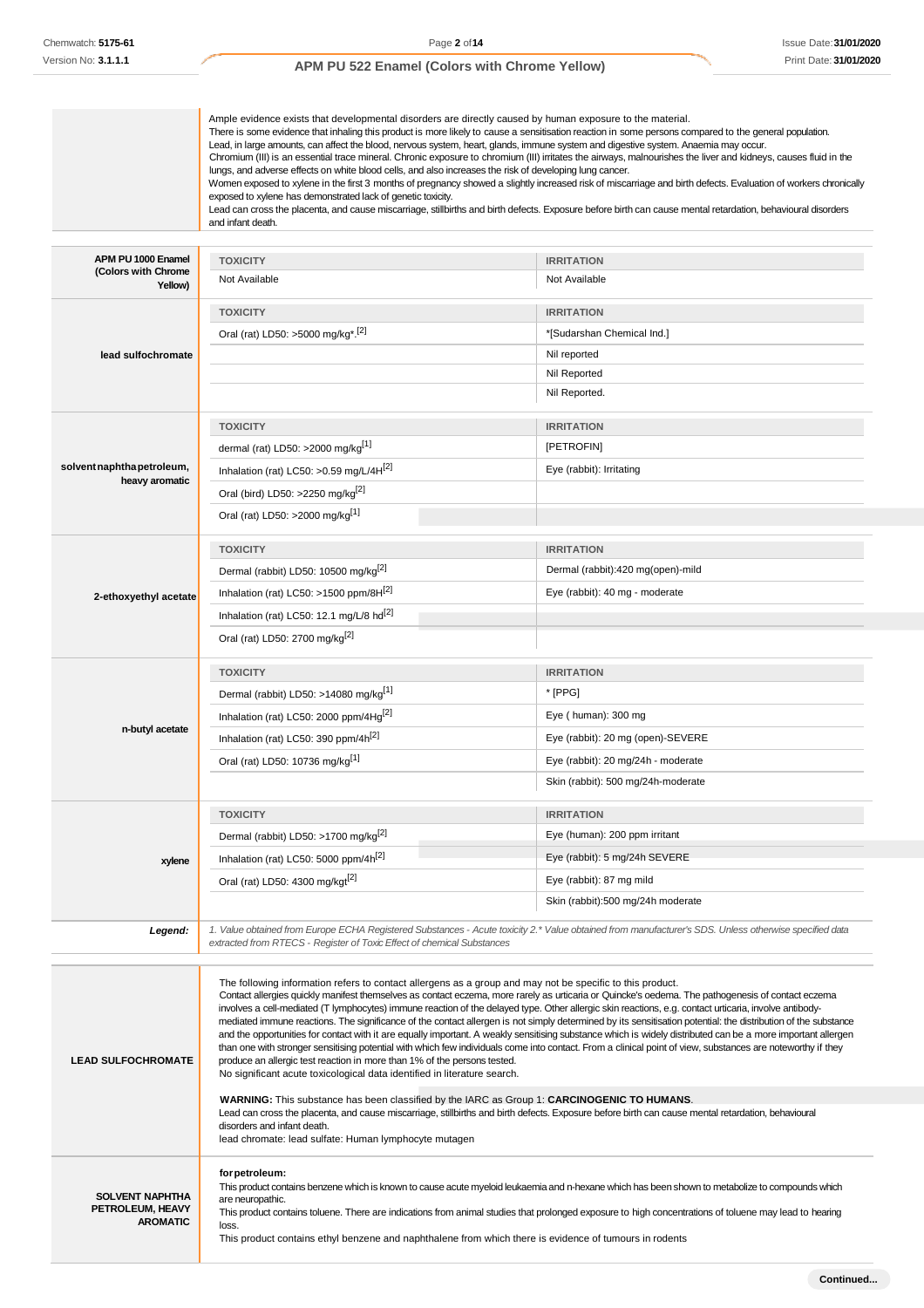|                        | Carcinogenicity: Inhalation exposure to mice causes liver tumours, which are not considered relevant to humans. Inhalation exposure to rats causes<br>kidney tumours which are not considered relevant to humans.<br>Mutagenicity: There is a large database of mutagenicity studies on gasoline and gasoline blending streams, which use a wide variety of endpoints and<br>negative results in mutagenicity assays.<br>effects, such as lower birth weight and developmental neurotoxicity, on the foetus. However, in a two-generation reproductive study in rats exposed to<br>gasoline vapour condensate, no adverse effects on the foetus were observed.<br>Human Effects: Prolonged/repeated contact may cause defatting of the skin which can lead to dermatitis and may make the skin more susceptible to<br>irritation and penetration by othermaterials.<br>in male rats as a consequence of accumulation of the alpha2-microglobulin protein in hyaline droplets in the male (but not female) rat kidney. Such<br>abnormal accumulation represents lysosomal overload and leads to chronic renal tubular cell degeneration, accumulation of cell debris, mineralisation of<br>renal medullary tubules and necrosis. A sustained regenerative proliferation occurs in epithelial cells with subsequent neoplastic transformation with<br>continued exposure. The alpha2-microglobulin is produced under the influence of hormonal controls in male rats but not in females and, more importantly,<br>not in humans. |                 | give predominantly negative results. All in vivo studies in animals and recent studies in exposed humans (e.g. petrol service station attendants) have shown<br>Reproductive Toxicity: Repeated exposure of pregnant rats to high concentrations of toluene (around or exceeding 1000 ppm) can cause developmental<br>Lifetime exposure of rodents to gasoline produces carcinogenicity although the relevance to humans has been questioned. Gasoline induces kidney cancer |
|------------------------|--------------------------------------------------------------------------------------------------------------------------------------------------------------------------------------------------------------------------------------------------------------------------------------------------------------------------------------------------------------------------------------------------------------------------------------------------------------------------------------------------------------------------------------------------------------------------------------------------------------------------------------------------------------------------------------------------------------------------------------------------------------------------------------------------------------------------------------------------------------------------------------------------------------------------------------------------------------------------------------------------------------------------------------------------------------------------------------------------------------------------------------------------------------------------------------------------------------------------------------------------------------------------------------------------------------------------------------------------------------------------------------------------------------------------------------------------------------------------------------------------------------------------------|-----------------|------------------------------------------------------------------------------------------------------------------------------------------------------------------------------------------------------------------------------------------------------------------------------------------------------------------------------------------------------------------------------------------------------------------------------------------------------------------------------|
| 2-ETHOXYETHYL ACETATE  | scaling and thickening of the skin.<br>Exposure to the material for prolonged periods may cause physical defects in the developing embryo (teratogenesis).                                                                                                                                                                                                                                                                                                                                                                                                                                                                                                                                                                                                                                                                                                                                                                                                                                                                                                                                                                                                                                                                                                                                                                                                                                                                                                                                                                     |                 | The material may cause skin irritation after prolonged or repeated exposure and may produce on contact skin redness, swelling, the production of vesides,                                                                                                                                                                                                                                                                                                                    |
| <b>N-BUTYL ACETATE</b> | The material may produce severe irritation to the eye causing pronounced inflammation. Repeated or prolonged exposure to irritants may produce<br>conjunctivitis.<br>scaling and thickening of the skin.                                                                                                                                                                                                                                                                                                                                                                                                                                                                                                                                                                                                                                                                                                                                                                                                                                                                                                                                                                                                                                                                                                                                                                                                                                                                                                                       |                 | The material may cause skin irritation after prolonged or repeated exposure and may produce on contact skin redness, swelling, the production of vesides,                                                                                                                                                                                                                                                                                                                    |
| <b>XYLENE</b>          | The material may produce severe irritation to the eye causing pronounced inflammation. Repeated or prolonged exposure to irritants may produce<br>conjunctivitis.<br>The material may cause skin irritation after prolonged or repeated exposure and may produce on contact skin redness, swelling, the production of vesides,<br>scaling and thickening of the skin.<br>The substance is classified by IARC as Group 3:<br>NOT classifiable as to its carcinogenicity to humans.<br>Evidence of carcinogenicity may be inadequate or limited in animal testing.<br>Reproductive effector in rats                                                                                                                                                                                                                                                                                                                                                                                                                                                                                                                                                                                                                                                                                                                                                                                                                                                                                                                              |                 |                                                                                                                                                                                                                                                                                                                                                                                                                                                                              |
| <b>Acute Toxicity</b>  |                                                                                                                                                                                                                                                                                                                                                                                                                                                                                                                                                                                                                                                                                                                                                                                                                                                                                                                                                                                                                                                                                                                                                                                                                                                                                                                                                                                                                                                                                                                                | Carcinogenicity | ✔                                                                                                                                                                                                                                                                                                                                                                                                                                                                            |

| <b>Acute Toxicity</b>                       | $\checkmark$ | Carcinogenicity                 | ✔                                                                                                                                                                  |
|---------------------------------------------|--------------|---------------------------------|--------------------------------------------------------------------------------------------------------------------------------------------------------------------|
| <b>Skin Irritation/Corrosion</b>            | $\circ$      | Reproductivity                  | ✔                                                                                                                                                                  |
| Serious Eye<br>Damage/Irritation            | N            | <b>STOT - Single Exposure</b>   | O                                                                                                                                                                  |
| <b>Respiratory or Skin</b><br>sensitisation | $\checkmark$ | <b>STOT - Repeated Exposure</b> | ✔                                                                                                                                                                  |
| <b>Mutagenicity</b>                         | D            | <b>Aspiration Hazard</b>        | O                                                                                                                                                                  |
|                                             |              | Legend:                         | $\blacktriangleright$ - Data required to make classification available<br>$\blacktriangleright$ - Data available but does not fill the criteria for classification |

**SECTION 12 ECOLOGICAL INFORMATION**

#### **Toxicity**

Very toxic to aquatic organisms, may cause long-term adverse effects in the aquatic environment.

Do NOT allow product to come in contact with surface waters or to intertidal areas below the mean high water mark. Do not contaminate water when cleaning equipment or disposing of equipment wash-waters.

Wastes resulting from use of the product must be disposed of on site or at approved waste sites.

For Aromatic Substances Series:

Environmental Fate: Large, molecularly complex polycyclic aromatic hydrocarbons, or PAHs, are persistent in the environment longer than smaller PAHs.

Atmospheric Fate: PAHs are 'semi-volatile substances" which can move between the atmosphere and the Earth's surface in repeated, temperature-driven cycles of deposition and volatilization. Terrestrial Fate: BTEX compounds have the potential to move through soil and contaminate ground water, and their vapors are highly flammable and explosive.

Ecotoxicity - Within an aromatic series, acute toxicity increases with increasing alkyl substitution on the aromatic nucleus. The order of most toxic to least in a study using grass shrimp and brown shrimp was dimethylnaphthalenes > methylnaphthalenes >naphthalenes. Anthrcene is a phototoxic PAH. UV light greatly increases the toxicity of anthracene to bluegill sunfish. Biological resources in strong sunlight are at more risk than those that are not. PAHs in general are more frequently associated with chronic risks.

For Organic Pigments:

Environmental Fate: Organic pigments are highly persistent in natural environments.

Atmospheric Fate: The chemical processes underlying breakdown of organic pigments through light or atmospheric conditions are difficult to clarify. Atmospheric contaminants, such as peroxides, which appear as the products of radiation, frequently start the degradation process.

Terrestrial Fate: Color pigments are protected from leaching into groundwater by the plastics, paints and inks that make up the final products incorporating color pigments. These substances will likely partition to soil and sediments. If these chemical are released equally into the three major environmental compartments, (air, water and soil), they will mainly partition into soil and sediments where they will persist. These substances have a high tendency to adsorb to soil, making them immobile. Evaporation from soil surfaces is not expected to occur. If released to soil, organic pigments are not expected to move out of the soil.

Aquatic Fate: With only a few recognized exceptions, organic and inorganic color pigments are extremely insoluble in water. Many pigments are visible in water at concentrations as low as 1 mg/L and pigmented waste waters are therefore usually highly colored and discharge in open waters presents an aesthetic problem. These substances are not expected to be readily or inherently biodegradable.

Ecotoxicity: Color pigments are not a threat to the environment when disposed of with solid waste in appropriate lined landfills. These compounds are non-toxic and are not expected to accumulate/concentrate in the food chain.

For Chromium: Chromium is poorly absorbed by cells found in microorganisms, plants and animals. Hexavalent chromate anions are readily transported into cells and toxicity is closely linked to the higher oxidation state.

Ecotoxicity - Toxicity in Aquatic Organisms: Chromium is harmful to aquatic organisms in very low concentrations. Organisms consumed by fish species are very sensitive to low levels of chromium. Chromium is toxic to fish although less so in warm water. Marked decreases in toxicity are found with increasing pH or water hardness; changes in salinity have little if any effect. Chromium appears to make fish more susceptible to infection. High concentrations can damage and/or accumulate in various fish tissues and in invertebrates such as snails and worms.

*– Data Not Available tomake classification*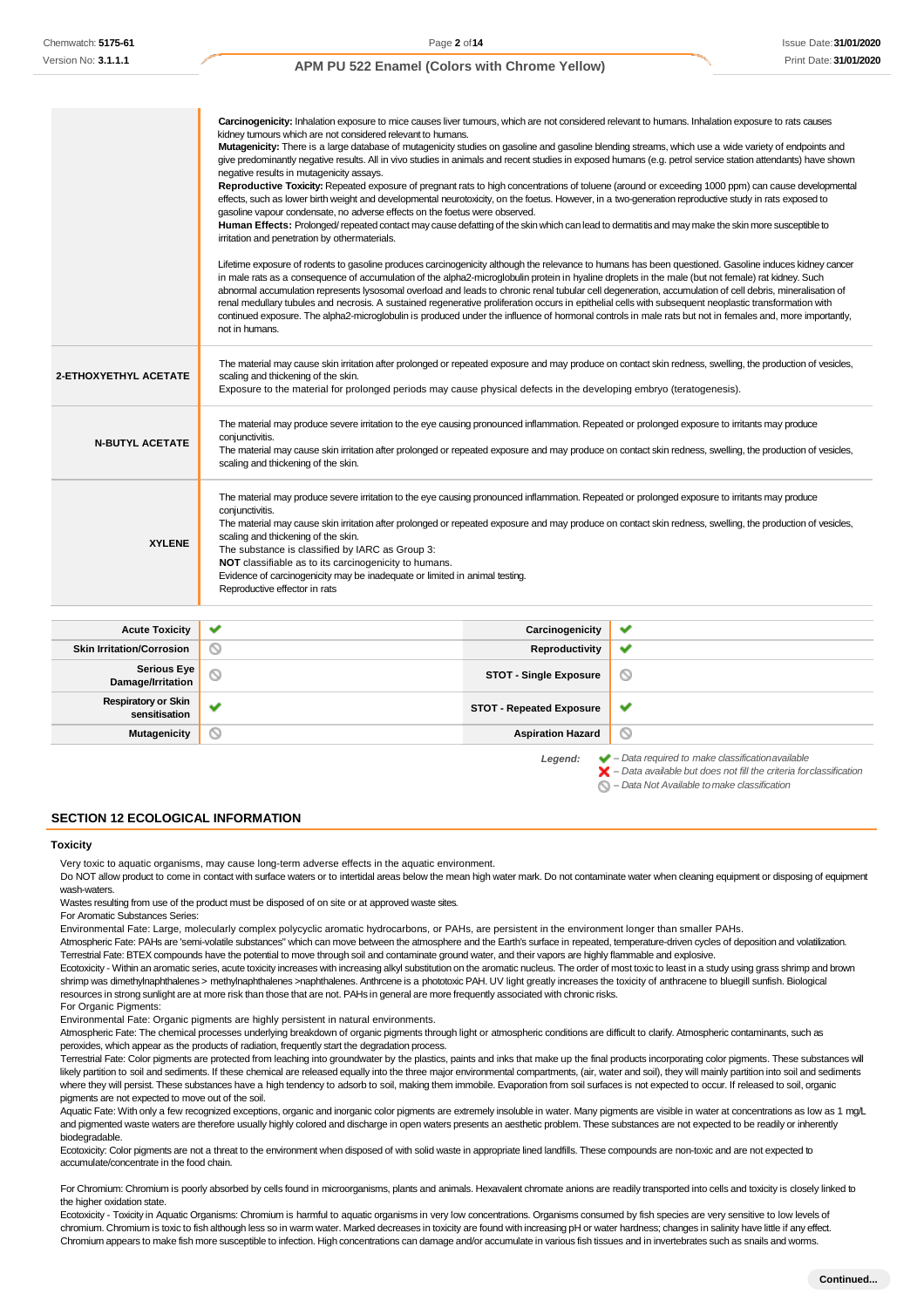Reproduction of water fleas is affected by exposure to 0.01 mg/kg hexavalent chromium/L. Toxicity of chromium in fresh-water organisms resulted in mortality rates of 50%. The most sensitive species to the hexavalent chromium anion are invertebrates, scud, fathead minnow, rainbow trout, cladoceran and water flea vertebrate species and guppy.

Toxicity in Microorganisms: In general, toxicity for most microorganisms occurs in the range of 0.05 -5 mg chromium/kg. Trivalent chromium is less toxic than the hexavalent form. The main signs of toxicity are inhibition of growth and the inhibition of photosynthesis or protein synthesis. Gram-negative soil bacteria are generally more sensitive to hexavalent chromium (1-12 mg/kg) than the gram-positive types. Toxicity to trivalent chromium is not observed at similar levels. Soil microbial transformation processes such as nitrification may be affected by low levels of hexavalent chromium (1 mg/kg). Chromium should not be introduced to municipal sewage treatment facilities.

Toxicity in Plants: Chromium in high concentrations can be toxic for plants. The main feature of chromium intoxication is chlorosis, which is similar to iron deficiency. Chromium affects carbohydrate metabolism and leaf chlorophyll concentration decreases with hexavalent chromium concentration (0.01-1 mg/L). The hexavalent form appears to more toxic than the trivalent species. Water Standards: Chromium is identified as a hazardous substance in the Federal (U.S.) Water Pollution Control Act and further regulated by Clean Air Water Act Amendments (US). These regulations apply to discharge. The US Primary drinking water Maximum Contaminant Level (MCL), for chromium, is 0.05 mg/L. (total chromium). For chromium:

Aquatic Fate - Most chromium released into water will be deposited in the sediment. A small percentage of chromium can be found in soluble and insoluble forms with soluble chromium making up a very small percentage of the total chromium. Most of the soluble chromium is present as chromium (VI) and soluble chromium (III) complexes. In the aguatic phase, chromium (III) occurs mostly as suspended solids adsorbed onto clayish materials, organics, or iron oxide present in water. Soluble forms and suspended chromium can undergo intramedia transport. Chromium (VI) in water will eventually be reduced to chromium (III) by organic matter in the water. This process may be slower depending on the type and amount of organic material present and on the redox condition of the water. The reaction was generally faster under anaerobic than aerobic conditions. The oxidation of chromium (III) to chromium (VI) during chlorination of water was highest in the pH range of 5.5 - 6.0.

Atmospheric Fate: Transport of chromium from water to the atmosphere is not likely, except by transport in windblown sea sprays.

Terrestrial Fate: Ecotoxicity - Bioaccumulation is not expected to occur in rainbow trout. Bioaccumulation in bottom feeder bivalves, such as the oyster, blue mussel, and soft shell clam is low. Chromium ranges from slightly toxic to highly toxic in water fleas. Chromium is not expected to biomagnify in the aquatic food chain. Chromium (III) has very low solubility and low mobility in the environment and low toxicity in living organisms. In these forms, chromium is relatively soluble, mobile, and toxic to living organisms. Plants - Bioaccumulation of chromium from soil to aboveground parts of plants is unlikely. There is no indication of biomagnification of chromium along the terrestrial food chain (soil-plant-animal). Chromium concentration in plants may vary with geographic location. Soil - Chromium (VI) may be present in soil as chromate and chromic acid. The fate of chromium in soil is dependent upon the chromium species, which is a function of redox potential and soil pH. Most commonly, soil chromium is in the chromium (III) state. In deeper, anaerobic soils, chromium (VI) will be reduced to chromium (III) by disulfur and ferrous sulfate in soil. The reduction of chromium (VI) to chromium (III) is possible in aerobic soils that contain appropriate organic energy sources. The reduction of chromium (VI) to chromium (III) is facilitated by low pH. Chromium (VI) may exist in the aerobic zone of some natural soil. The oxidation of chromium (III) to chromium (VI) is facilitated by the presence of low oxidisable organic substances, oxygen, manganese dioxide, and moisture. However, when availability of mobile chromium (III) is low, a large portion of chromium in soil will not be oxidized to chromium (VI), even in the presence of magnesium dioxide and favorable pH. Organic forms of chromium (III) are more easily oxidized than insoluble oxides. Factors affecting the microbial reduction of chromium (VI) to chromium (III) include biomass concentration, initial chromium (VI) concentration, temperature, pH, carbon source, oxidation-reduction potential and the presence of both oxyanions and metal cations. Although high levels of chromium (VI) are toxic to most microbes, several resistant bacterial species have been identified which could ultimately be employed in remediation strategies. Most soil chromium is present mainly as insoluble chromium oxide and nH20 and is not very mobile. Chromium was not found in leachate from soil, possibly because it formed complexes with organic matter. The leachability of chromium (VI) increases as soil pH increases. A small percentage of total chromium in soil exists as soluble chromium (VI) and chromium (III), which are more mobile in soil. Sorption depends primarily on the clay content of the soil and, to a lesser extent, on the amount of iron oxide and the organic content. Ecotoxicity: Chromium irreversibly sorbed onto soil will not be bio-available to plants and animals under any condition.

Atmospheric Fate: Chromium in soil may be transported to the atmosphere as an aerosol. The low pH of acid rain may facilitate leaching of acid-soluble chromium (III) and (VI) into soil. In the atmosphere, chromium (VI) may be reduced to chromium (III) at a significant rate if vanadium (V2+, V3+ and VO+), ferrous sulfate, bicarbonate ions and arsenic are present. The estimated half life of atmospheric chromium (VI) reduction to chromium (III) has been reported to be from 16 hrs to about 5 days. Aquatic Fate: Surface runoff can transport soluble and bulk precipitates of chromium to surface water. Soluble and unadsorbed chromium (III) and (VI) complexes in soil may leach into groundwater. For Lead:

Environmental Fate: Lead is assessed as low hazard if it remains in its solid, massive, metallic form. Lead, in the form of alkyls, has been introduced to the environment primarily from leaded gasoline/petrol. These are converted to water-soluble lead compounds of high toxicity and availability to plants.

Atmospheric Fate: Lead is primarily an atmospheric pollutant that enters soil and water as fallout, a process determined by the physical form involved and particle size. Lead, in the form of alkyls, has been introduced to the environment primarily from leaded gasoline/petrol. Lead is absorbed by mammals/humans via vapors, contaminated dust, and fumes.

Terrestrial Fate: Soil - Lead alkyls easily leach from soil to contaminate water sources close to highways. Plants - Lead alkyls that have been converted to water soluble lead compounds have high toxicity/availability to plants.

Aquatic Fate: Lead that has entered the aquatic system is expected to be found in sediments.

Ecotoxicity: Soluble or insoluble lead may enter the environment and accumulate.

#### **DO NOT** discharge into sewer or waterways.

#### **Persistence and degradability**

| Ingredient            | Persistence: Water/Soil       | Persistence: Air              |
|-----------------------|-------------------------------|-------------------------------|
| 2-ethoxyethyl acetate | LOW.                          | LOW                           |
| n-butyl acetate       | LOW.                          | LOW                           |
| xylene                | $HIGH$ (Half-life = 360 days) | LOW (Half-life $= 1.83$ days) |

#### **Bioaccumulative potential**

| Ingredient                                   | <b>Bioaccumulation</b>   |
|----------------------------------------------|--------------------------|
| solvent naphtha petroleum,<br>heavy aromatic | LOW (BCF = $159$ )       |
| 2-ethoxyethyl acetate                        | LOW (LogKOW = $0.5898$ ) |
| n-butyl acetate                              | LOW (BCF = $14$ )        |
| xylene                                       | $MEDIUM (BCF = 740)$     |

#### **Mobility in soil**

| Ingredient            | <b>Mobility</b>        |
|-----------------------|------------------------|
| 2-ethoxyethyl acetate | $MEDIUM (KOC = 2.093)$ |
| n-butyl acetate       | LOW ( $KOC = 20.86$ )  |

#### **SECTION 13 DISPOSAL CONSIDERATIONS**

#### **Waste treatment methods**

Containers may still present a chemical hazard/ danger when empty.

▶ Return to supplier for reuse/ recycling if possible. Otherwise:

**Product / Packaging disposal**

If container can not be cleaned sufficiently well to ensure that residuals do not remain or if the container cannot be used to store the same product, then puncture containers, to prevent re-use, and bury at an authorised landfill.

Where possible retain label warnings and MSDS and observe all notices pertaining to the product.

Legislation addressing waste disposal requirements may differ by country, state and/ or territory. Each user must refer to laws operating in their area. In some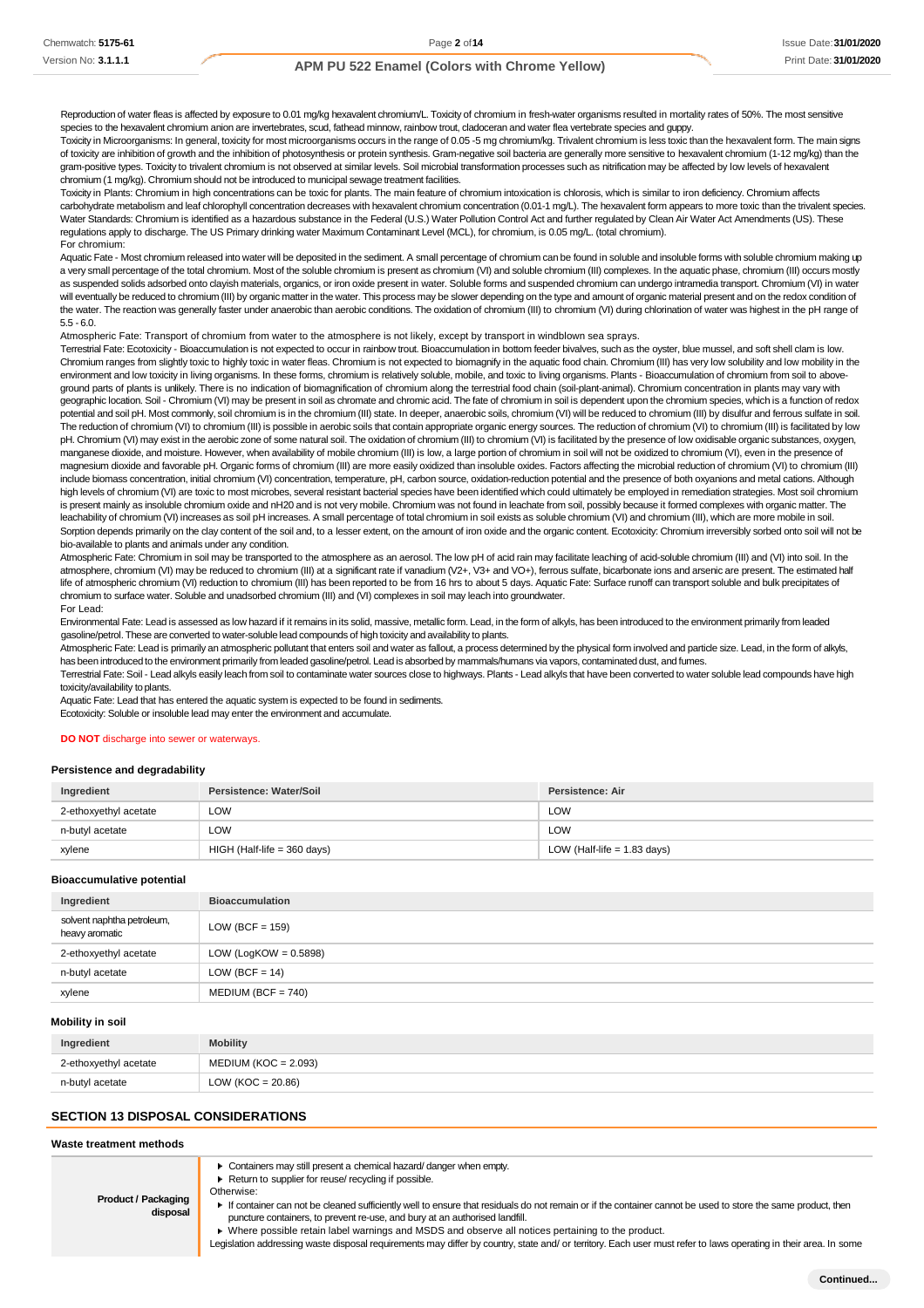| areas, certain wastes must be tracked.                                                                                                                                                                          |
|-----------------------------------------------------------------------------------------------------------------------------------------------------------------------------------------------------------------|
| A Hierarchy of Controls seems to be common - the user should investigate:                                                                                                                                       |
| • Reduction                                                                                                                                                                                                     |
| $\triangleright$ Reuse                                                                                                                                                                                          |
| $\triangleright$ Recycling                                                                                                                                                                                      |
| • Disposal (if all else fails)                                                                                                                                                                                  |
| This material may be recycled if unused, or if it has not been contaminated so as to make it unsuitable for its intended use. If it has been contaminated, it may be                                            |
| possible to reclaim the product by filtration, distillation or some other means. Shelf life considerations should also be applied in making decisions of this type.                                             |
| Note that properties of a material may change in use, and recycling or reuse may not always be appropriate.                                                                                                     |
| DO NOT allow wash water from cleaning or process equipment to enter drains.                                                                                                                                     |
| It may be necessary to collect all wash water for treatment before disposal.                                                                                                                                    |
| In all cases disposal to sewer may be subject to local laws and regulations and these should be considered first.                                                                                               |
| • Where in doubt contact the responsible authority.                                                                                                                                                             |
| Recycle wherever possible.                                                                                                                                                                                      |
| • Consult manufacturer for recycling options or consult local or regional waste management authority for disposal if no suitable treatment or disposal facility<br>can be identified.                           |
| • Dispose of by: burial in a land-fill specifically licenced to accept chemical and / or pharmaceutical wastes or Incineration in a licenced apparatus (after<br>admixture with suitable combustible material). |
| ► Decontaminate empty containers. Observe all label safequards until containers are cleaned and destroyed.                                                                                                      |
|                                                                                                                                                                                                                 |

### **SECTION 14 TRANSPORT INFORMATION**

| <b>Labels Required</b>  |        |
|-------------------------|--------|
|                         | HAMBER |
| <b>Marine Pollutant</b> |        |
| Land transport (LIN)    |        |

#### **Land transport (UN)**

| <b>UN number</b>             | 1263                                                                                                                                                                                          |  |
|------------------------------|-----------------------------------------------------------------------------------------------------------------------------------------------------------------------------------------------|--|
| Packing group                | Ш                                                                                                                                                                                             |  |
| UN proper shipping name      | PAINT (including paint, lacquer, enamel, stain, shellac, varnish, polish, liquid filler and liquid lacquer base) or PAINT RELATED MATERIAL (including paint<br>thinning or reducing compound) |  |
| <b>Environmental hazard</b>  | No relevant data                                                                                                                                                                              |  |
| Transport hazard class(es)   | Class<br>$\frac{1}{2}$ 3<br>Subrisk<br>Not Applicable                                                                                                                                         |  |
| Special precautions for user | Special provisions<br>163;223;367<br>Limited quantity<br>5L                                                                                                                                   |  |

### **Air transport (ICAO-IATA / DGR)**

| <b>UN number</b>             | 1263                                                                                                                                                                                         |                           |                                                   |  |
|------------------------------|----------------------------------------------------------------------------------------------------------------------------------------------------------------------------------------------|---------------------------|---------------------------------------------------|--|
| Packing group                | Ш                                                                                                                                                                                            |                           |                                                   |  |
| UN proper shipping name      | Paint (including paint, lacquer, enamel, stain, shellac, varnish, polish, liquid filler and liquid lacquer base); Paint related material (including paint thinning or<br>reducing compounds) |                           |                                                   |  |
| <b>Environmental hazard</b>  | No relevant data                                                                                                                                                                             |                           |                                                   |  |
| Transport hazard class(es)   | <b>ICAO/IATA Class</b><br><b>ICAO / IATA Subrisk</b><br><b>ERG Code</b>                                                                                                                      | 3<br>Not Applicable<br>3L |                                                   |  |
| Special precautions for user | Special provisions<br>Cargo Only Packing Instructions<br>Cargo Only Maximum Qty / Pack<br>Passenger and Cargo Packing Instructions<br>Passenger and Cargo Maximum Qty / Pack                 |                           | A3 A72 A192<br>366<br>220L<br>355<br>60 L<br>Y344 |  |
|                              | Passenger and Cargo Limited Quantity Packing Instructions<br>Passenger and Cargo Limited Maximum Qty / Pack                                                                                  |                           | 10L                                               |  |

### **Sea transport (IMDG-Code / GGVSee)**

| ш | 1263<br>$\sim$ $\sim$ |
|---|-----------------------|
|   | <br>Ш                 |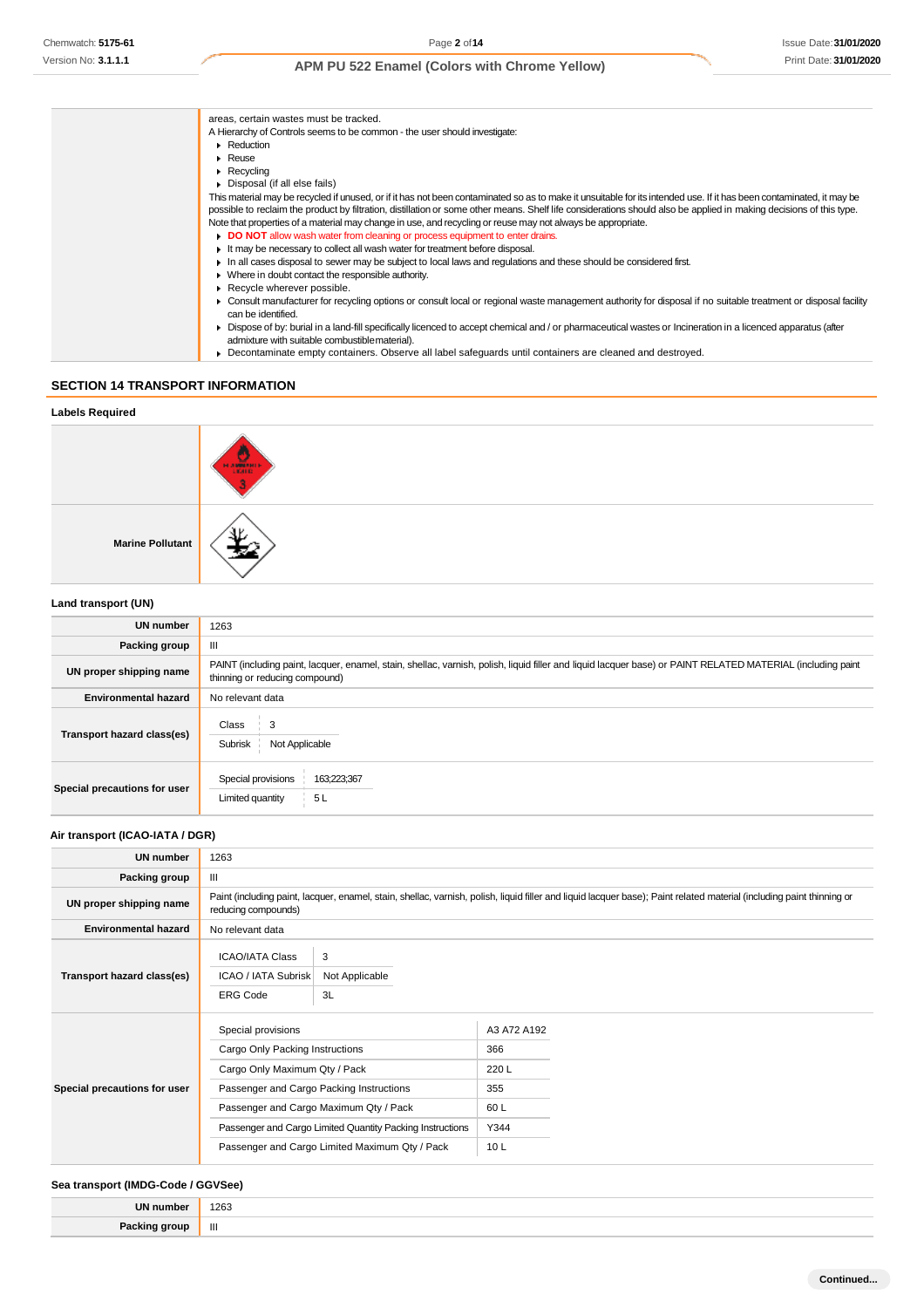| UN proper shipping name      | PAINT (including paint, lacquer, enamel, stain, shellac, varnish, polish, liquid filler and liquid lacquer base) or PAINT RELATED MATERIAL (including paint<br>thinning or reducing compound) |                                   |  |
|------------------------------|-----------------------------------------------------------------------------------------------------------------------------------------------------------------------------------------------|-----------------------------------|--|
| <b>Environmental hazard</b>  | Not Applicable                                                                                                                                                                                |                                   |  |
| Transport hazard class(es)   | <b>IMDG Class</b><br>3<br><b>IMDG Subrisk</b>                                                                                                                                                 | Not Applicable                    |  |
| Special precautions for user | <b>EMS Number</b><br>Special provisions<br>Limited Quantities                                                                                                                                 | $F-E$ . S-E<br>163 223 955<br>5 L |  |

#### **Transport in bulk according to Annex II of MARPOL 73 / 78 and the IBC code**

| Source                                                                                | Ingredient            | <b>Pollution Category</b> |
|---------------------------------------------------------------------------------------|-----------------------|---------------------------|
| IMO MARPOL 73/78 (Annex<br>II) - List of Noxious Liquid<br>Substances Carried in Bulk | 2-ethoxyethyl acetate | $\checkmark$              |
| IMO MARPOL 73/78 (Annex<br>II) - List of Noxious Liquid<br>Substances Carried in Bulk | n-butyl acetate       | $\checkmark$              |
| IMO MARPOL 73/78 (Annex<br>II) - List of Noxious Liquid<br>Substances Carried in Bulk | xylene                | $\checkmark$              |

#### **SECTION 15 REGULATORY INFORMATION**

#### **Safety, health and environmental regulations / legislation specific for the substance or mixture**

#### **LEAD SULFOCHROMATE(1344-37-2) IS FOUND ON THE FOLLOWING REGULATORY LISTS**

International Agency for Research on Cancer (IARC) - Agents Classified by the IARC Monographs

# **SOLVENT NAPHTHA PETROLEUM, HEAVY AROMATIC(64742-94-5) IS FOUND ON THE FOLLOWING REGULATORY LISTS**

Not Applicable

#### **2-ETHOXYETHYL ACETATE(111-15-9) IS FOUND ON THE FOLLOWING REGULATORY LISTS**

Singapore Permissible Exposure Limits of ToxicSubstances

#### **N-BUTYL ACETATE(123-86-4) IS FOUND ON THE FOLLOWING REGULATORY LISTS**

Singapore Permissible Exposure Limits of ToxicSubstances

#### **XYLENE(1330-20-7) IS FOUND ON THE FOLLOWING REGULATORY LISTS**

International Agency for Research on Cancer (IARC) - Agents Classified by the IARC Monographs

Singapore Permissible Exposure Limits of ToxicSubstances

| <b>National Inventory</b>               | <b>Status</b>                                                                                                                                                                            |
|-----------------------------------------|------------------------------------------------------------------------------------------------------------------------------------------------------------------------------------------|
| Australia - AICS                        | Y                                                                                                                                                                                        |
| Canada - DSL                            | Y                                                                                                                                                                                        |
| Canada - NDSL                           | N (xylene; n-butyl acetate; 2-ethoxyethyl acetate; solvent naphtha petroleum, heavy aromatic; lead sulfochromate)                                                                        |
| China - IECSC                           | $\vee$                                                                                                                                                                                   |
| Europe - EINEC / ELINCS /<br><b>NLP</b> | $\checkmark$                                                                                                                                                                             |
| Japan - ENCS                            | Y                                                                                                                                                                                        |
| Korea - KECI                            | Y                                                                                                                                                                                        |
| New Zealand - NZIoC                     | Y                                                                                                                                                                                        |
| Philippines - PICCS                     | Y                                                                                                                                                                                        |
| USA - TSCA                              | Y                                                                                                                                                                                        |
| Legend:                                 | Y = All ingredients are on the inventory N = Not determined or one or more ingredients are not on the inventory and are not exempt from listing(see specific<br>ingredients in brackets) |

#### **SECTION 16 OTHER INFORMATION**

#### **Other information**

Classification of the preparation and its individual components has drawn on official and authoritative sources as well as independent review by the Chemwatch Classification committee using available literature references.

A list of reference resources used to assist the committee may be found at:

[www.chemwatch.net](http://www.chemwatch.net/)

The (M)SDS is a Hazard Communication tool and should be used to assist in the Risk Assessment. Many factors determine whether the reported Hazards are Risks in the workplace or other settings. Risks may be determined by reference to Exposures Scenarios. Scale of use, frequency of use and current or available engineering controls must be considered.

#### This document is copyright.

Apart from any fair dealing for the purposes of private study, research, review or criticism, as permitted under the Copyright Act, no part may be reproduced by any process without written permission from CHEMWATCH.